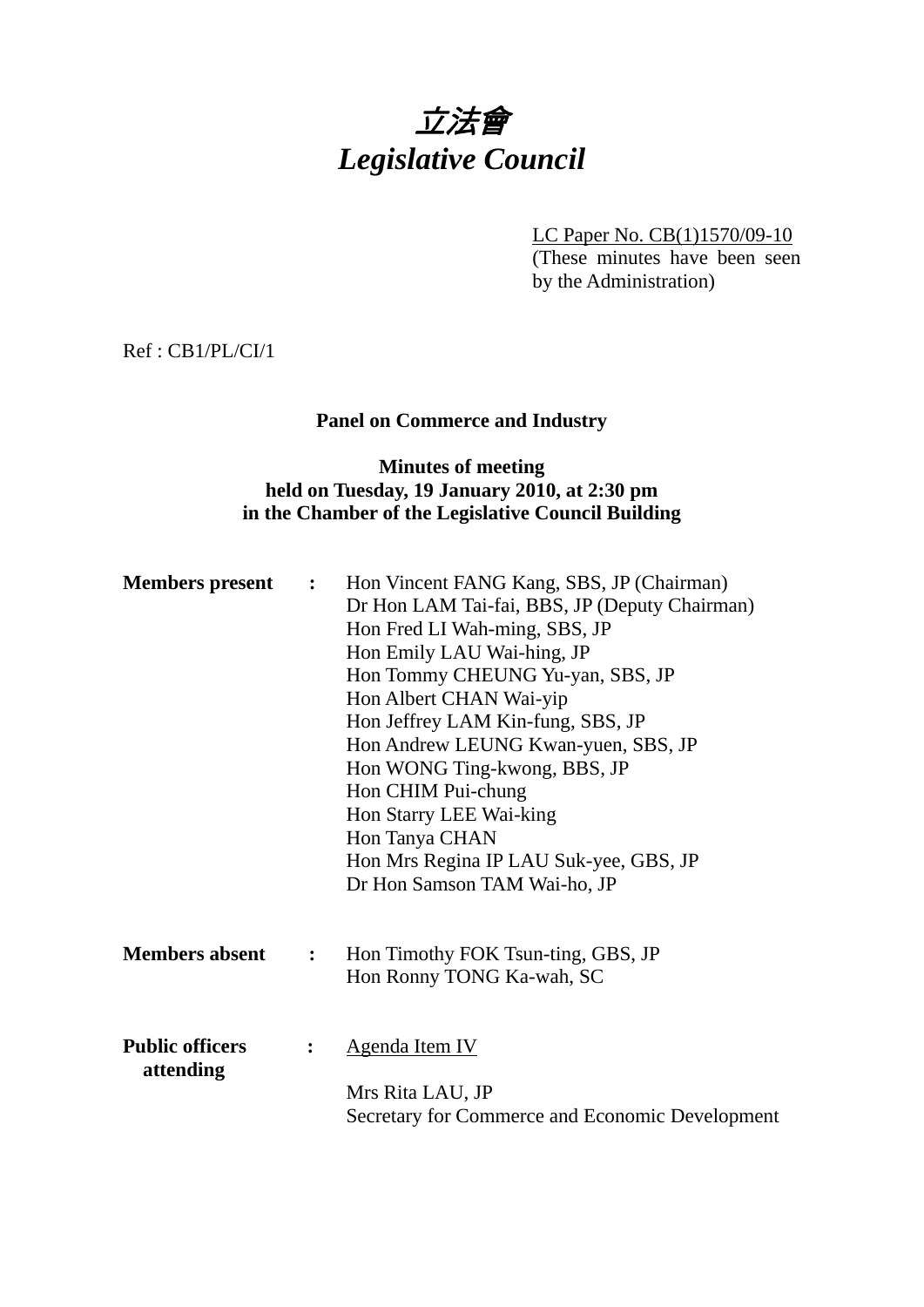|                                    | $-2-$                                                                                                                 |
|------------------------------------|-----------------------------------------------------------------------------------------------------------------------|
|                                    | Miss Yvonne CHOI, JP<br>Permanent Secretary for Commerce and Economic<br>Development (Commerce, Industry and Tourism) |
|                                    | Mr Christopher WONG, JP<br>Deputy Secretary for Commerce and Economic<br>Development (Commerce and Industry)          |
|                                    | Ms Bonnie YAU<br>Principal Assistant Secretary for Commerce<br>and<br>Economic Development (Commerce and Industry)    |
|                                    | Ms Lavinia CHANG<br><b>Assistant Director of Intellectual Property</b>                                                |
|                                    | <u>Agenda Item V</u>                                                                                                  |
|                                    | Miss Yvonne CHOI, JP<br>Permanent Secretary for Commerce and Economic<br>Development (Commerce, Industry and Tourism) |
|                                    | Ms Linda LAI, JP<br>Deputy Secretary for Commerce and Economic<br>Development (Commerce and Industry)                 |
|                                    | Mr Simon GALPIN<br>Director-General of Investment Promotion                                                           |
|                                    | Miss Victoria TANG<br><b>Assistant Director-General of Investment Promotion</b>                                       |
| <b>Attendance by</b><br>invitation | Agenda Item IV                                                                                                        |
|                                    | <b>Law Society of Hong Kong</b>                                                                                       |
|                                    | Ms Anita LEUNG Ping-fun<br>Representative                                                                             |
|                                    | Mr Henry WHEARE<br>Representative                                                                                     |
|                                    | <b>Entertainment Software Association</b>                                                                             |
|                                    | $M_{\odot}$ : $M_{\odot}$                                                                                             |

Ms Monique WOO Registered Foreign Lawyer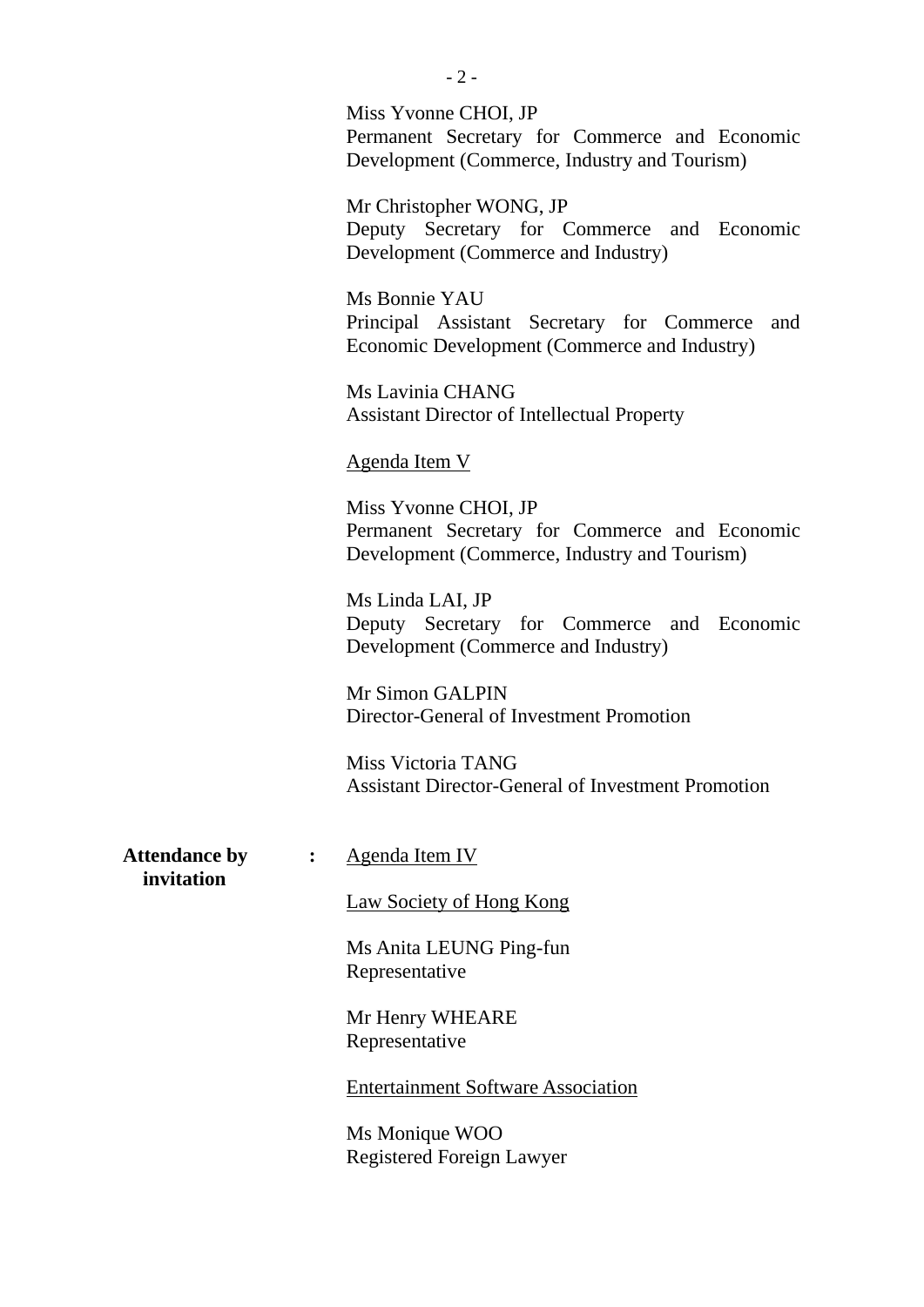Business Software Alliance

Mrs Belinda LUI Chairperson

International Federation of the Phonographic Industry (IFPI) (Hong Kong Group) Limited

Mr Ricky FUNG C.E.O.

Motion Picture Association – International

Mr Frank RITTMAN Vice President, Deputy Managing Director & Regional Policy Officer

Savantas Policy Institute

Mr Charles CHAN Governor

Movie Producers and Distributors Association of Hong Kong Ltd

Mr Tony SHU Executive Secretary

#### IFPI Asian Regional Office

Ms LEONG May-seey Regional Director

Internet Society Hong Kong

Mr Charles MOK Chairman

The Hong Kong Chamber of Small and Medium Business Limited

Mr Kenneth CHOY Honorary Secretary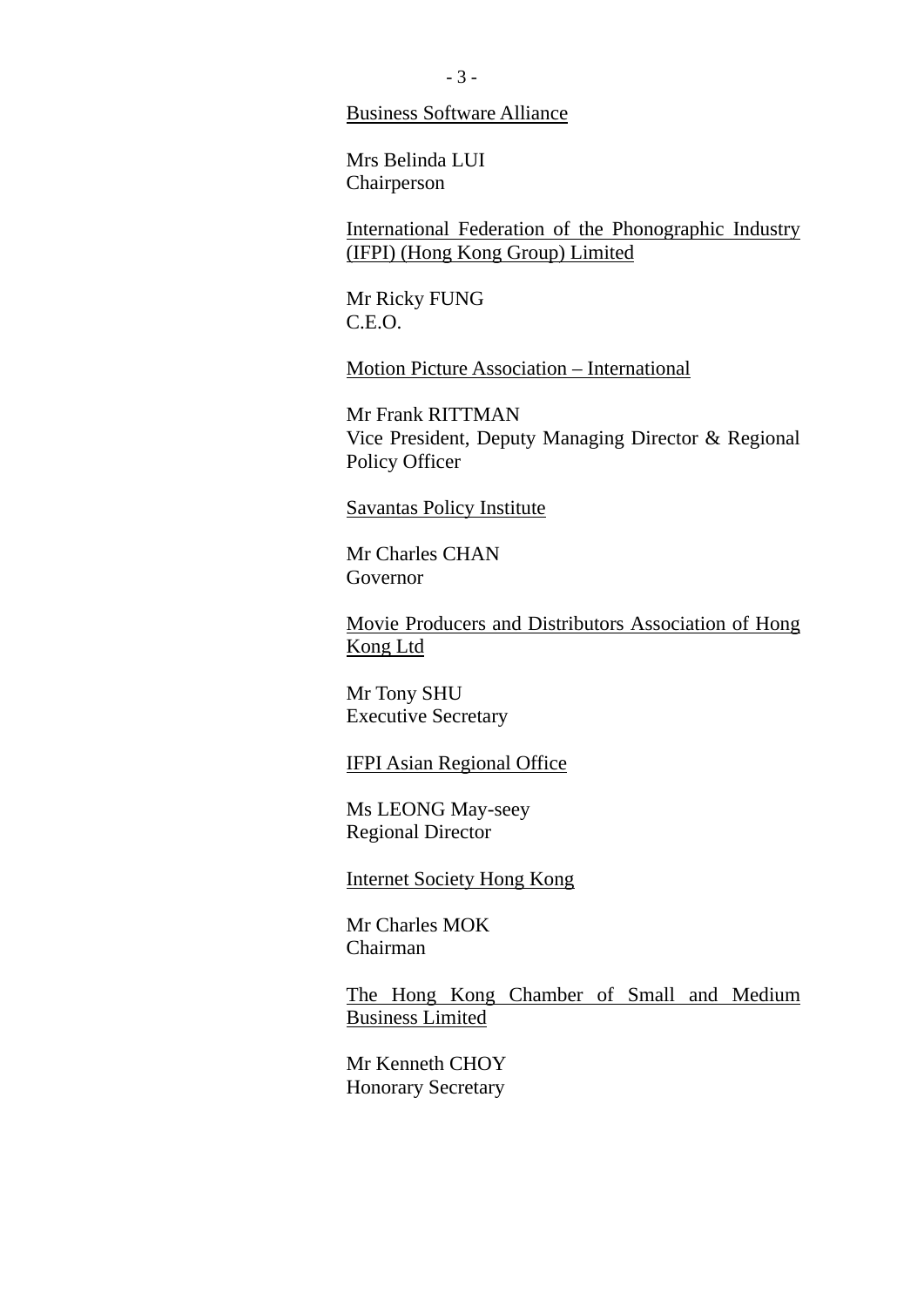Hong Kong Institute of Professional Photographers

Mr Oswald CHEUNG Vice President

Consumer Council

Mr Simon CHUI Senior Legal Counsel

Dr Victor HUNG Chief Research & Trade Practices Officer

The American Chamber of Commerce in Hong Kong

Dr Richard VUYLSTEKE President

Hong Kong and International Publishers' Alliance

Mr LEE Wai-wing Representative

Anglo-Chinese Textbook Publishers Organization and Hong Kong Educational Publishers Association

Ms WAN Suk-yu Representative

Hong Kong Reprographic Rights Licensing Society

Ms Dillys YU General Manager

Hong Kong Small and Medium Enterprises Association

Mr Wilson SHEA 3rd Vice Chairman

The Lion Rock Institute

Mr Andrew SHUEN Pak-man Research Director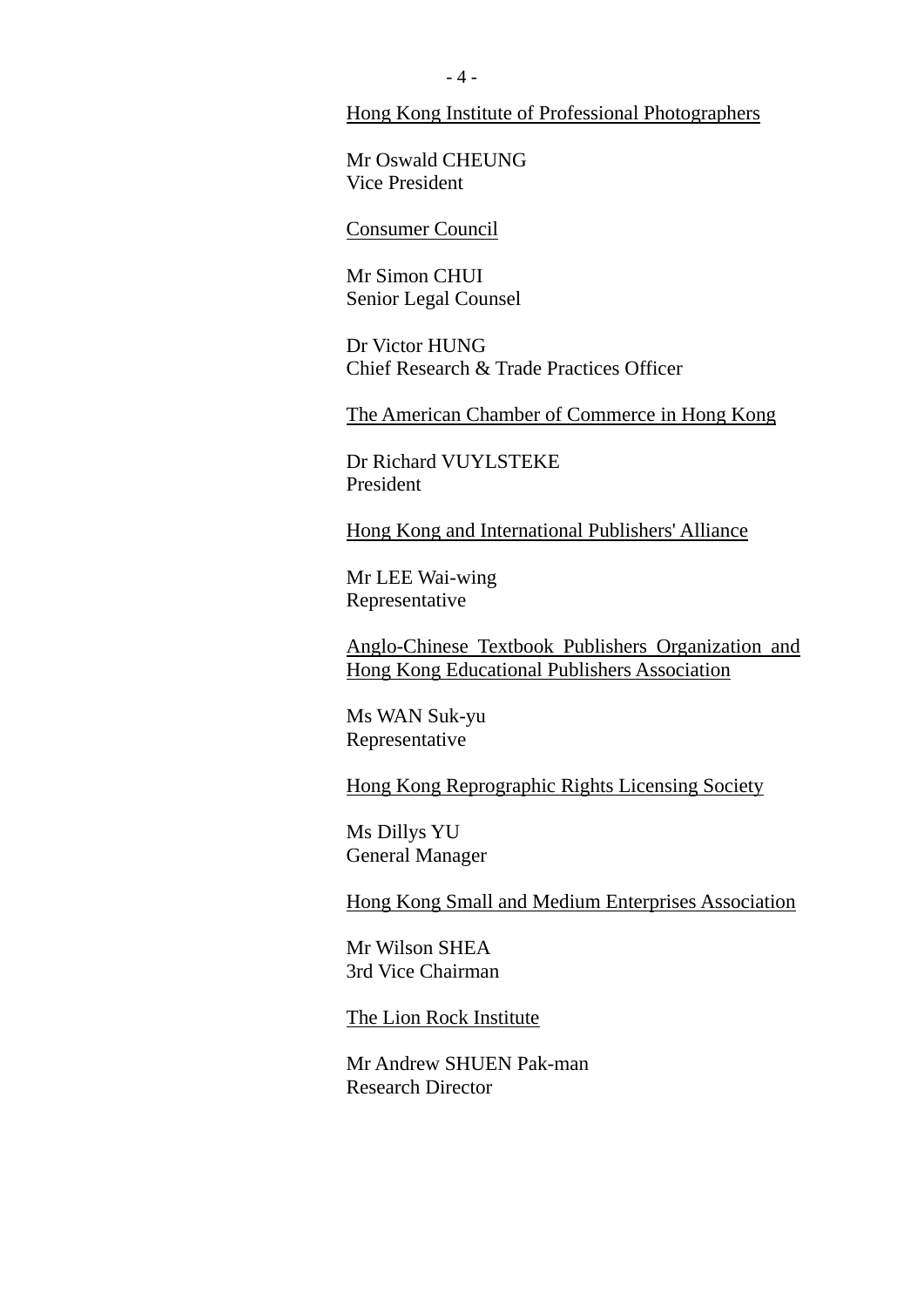Hong Kong Video Development Foundation Ltd

Miss Clera CHU Member of the Standing Committee

## HUCOM Task Force on Copyright in Education

Mr P K CHIU Convenor

Time Warner Inc

Mr Alvin LEE Executive Director, International Relations & Public Policy, Asia Pacific

#### Warner Bros. (F.E.) Inc.

Mr Sean MOK Director, Anti Piracy – SE Asia & Greater China

Hong Kong Motion Picture Industry Association Ltd

Mr Brian CHUNG Chief Executive

#### Yahoo Asia Holdings Limited

Mr Patrick CHU Public Policy and Regulatory Director

International Federation Against Copyright Theft (Greater China) Ltd

Mr Sam HO Wai-hung Executive Director & General Manager

Hong Kong Comics and Animation Federation

Mr Thomas TANG Executive Director

Internet Professional Association

Mr Ringo LAM Honorary President, Co-Founder & Founding President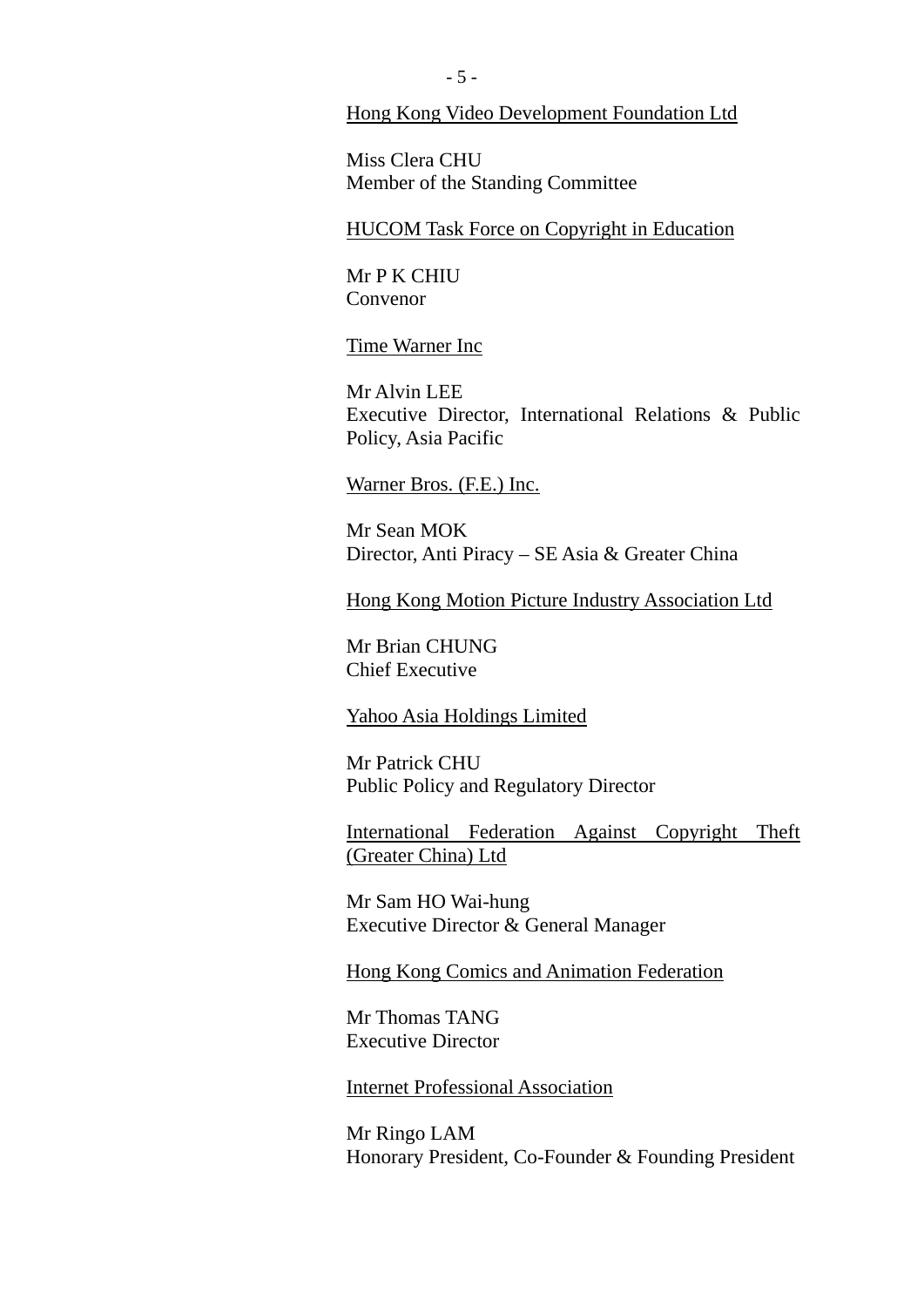| <b>Clerk in attendance :</b> | Ms YUE Tin-po<br>Chief Council Secretary (1)3 |
|------------------------------|-----------------------------------------------|
| <b>Staff in attendance</b>   | $\colon$ Mr Joey LO<br>Council Secretary (1)3 |
|                              | Ms May LEUNG<br>Legislative Assistant (1)6    |
|                              |                                               |

**I. Confirmation of minutes of meeting**   $(LC$  Paper No.  $CB(1)781/09-10$  -- Minutes of meeting held on 17 November 2009)

The minutes of the meeting held on 17 November 2009 were confirmed.

#### **II. Information paper issued since last meeting**

Action

(LC Paper No. CB(1)903/09-10(01) -- United Nations Sanctions (Democratic People's Republic of Korea) (Amendment) Regulation 2010)

2. Members noted that the above paper had been issued for the Panel's information, and also forwarded to the Subcommittee to Examine the Implementation in Hong Kong of Resolutions of the United Nations Security Council in relation to Sanctions for consideration. The Subcommittee would hold meetings to study the subsidiary legislation. As agreed between the Subcommittee and the Administration, the Administration would inform the Panel in future the implementation of the resolutions of the United Nations Security Council that had direct relevance to and impact on trade and industry in Hong Kong.

#### **III. Date of next meeting and items for discussion**

 $(LC$  Paper No.  $CB(1)895/09-10(01)$  -- List of outstanding items for discussion

LC Paper No.  $CB(1)895/09-10(02)$  -- List of follow-up actions)

3. The Chairman informed members that so far, the Administration had not proposed any discussion items for the next regular meeting to be held on 9 February 2010. In this connection, he advised that if members would like to propose other items for discussion at the next meeting, they could notify the Clerk after the meeting.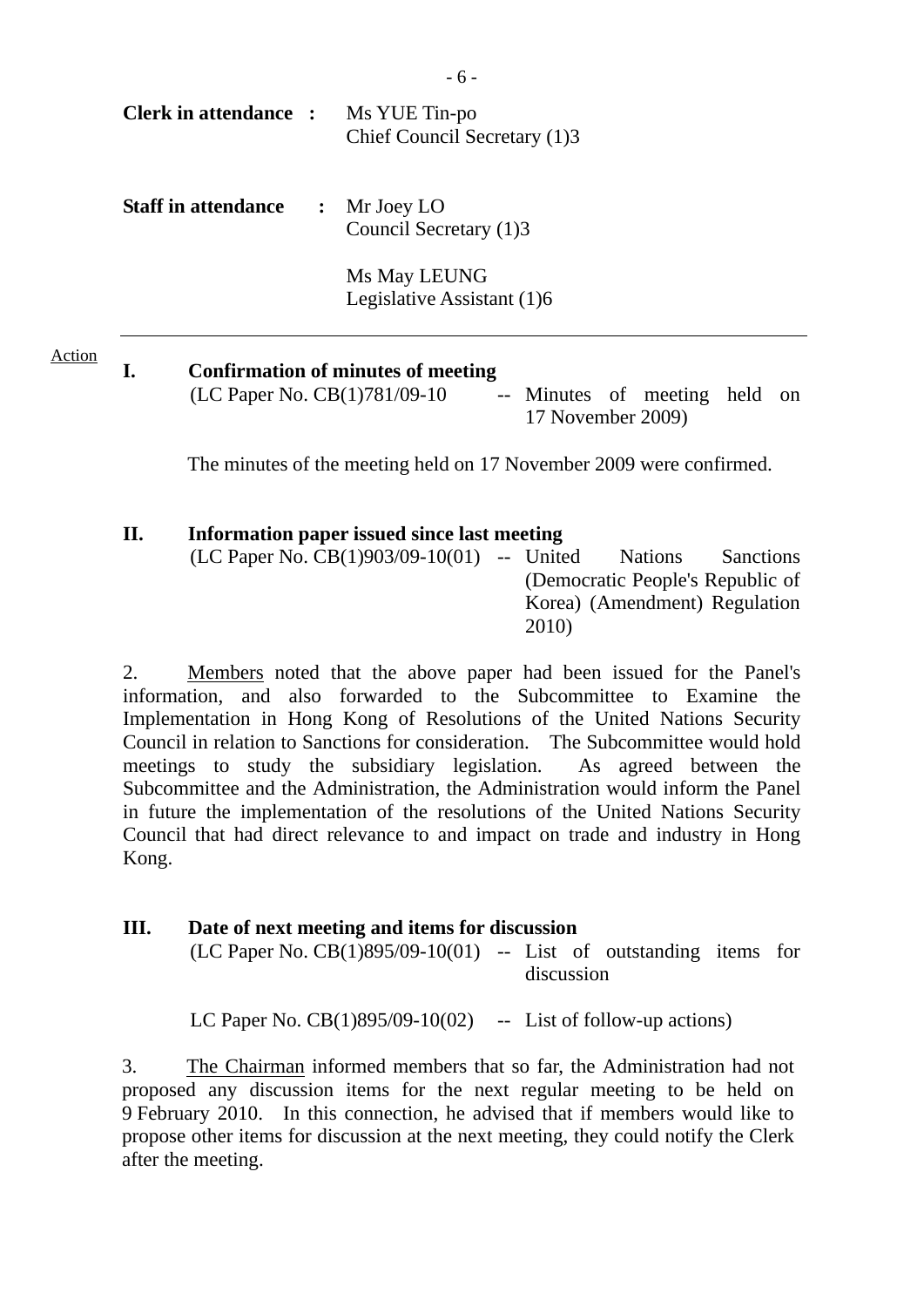| ( <i>Post-meeting note</i> : With the concurrence of the Chairman, the meeting |  |  |  |  |  |
|--------------------------------------------------------------------------------|--|--|--|--|--|
| scheduled for 9 February 2010 would not be held.)                              |  |  |  |  |  |

| Copyright protection in the digital environment                                | (LC Paper No. CB(1)341/09-10(08) -- Administration's paper on proposals<br>for<br>strengthening<br>copyright<br>protection in the<br>digital<br>environment                        |
|--------------------------------------------------------------------------------|------------------------------------------------------------------------------------------------------------------------------------------------------------------------------------|
|                                                                                | LC Paper No. $CB(1)865/09-10(29)$ -- Paper on copyright protection in the<br>digital environment prepared by the<br>Legislative Council Secretariat<br>(updated background brief)) |
| Submissions from deputations/individual not attending the meeting              |                                                                                                                                                                                    |
| (English version only)                                                         | (LC Paper No. $CB(1)865/09-10(16)$ -- Submission from PCCW Group                                                                                                                   |
| (English version only)                                                         | LC Paper No. $CB(1)865/09-10(17)$ -- Submission from Hong Kong Bar<br>Association                                                                                                  |
| (Chinese version only)                                                         | LC Paper No. $CB(1)865/09-10(18)$ -- Submission from The Chinese<br>Manufacturers' Association of Hong<br>Kong                                                                     |
| LC Paper No. $CB(1)865/09-10(19)$ -- Submission from<br>(English version only) | The<br>Open<br>University of Hong Kong                                                                                                                                             |
| (English version only)                                                         | LC Paper No. $CB(1)865/09-10(20)$ -- Submission from Concern Group of<br>the Education Sector on Copyright<br>Law                                                                  |
| (English version only)                                                         | LC Paper No. $CB(1)865/09-10(21)$ -- Submission from Hong Kong<br>Broadband Network Ltd.                                                                                           |
| (Chinese version only)                                                         | LC Paper No. $CB(1)865/09-10(22)$ -- Submission from Dr YANG Mo,<br><b>Southern District Councillor</b>                                                                            |
| (English version only)                                                         | LC Paper No. $CB(1)865/09-10(23)$ -- Submission from Hong Kong<br>Library Association<br>and<br>Joint<br>University Libraries Advisory<br>Committee                                |
| (English version only)                                                         | LC Paper No. $CB(1)865/09-10(24)$ -- Submission from Hong Kong<br><b>Publishing Federation Limited</b>                                                                             |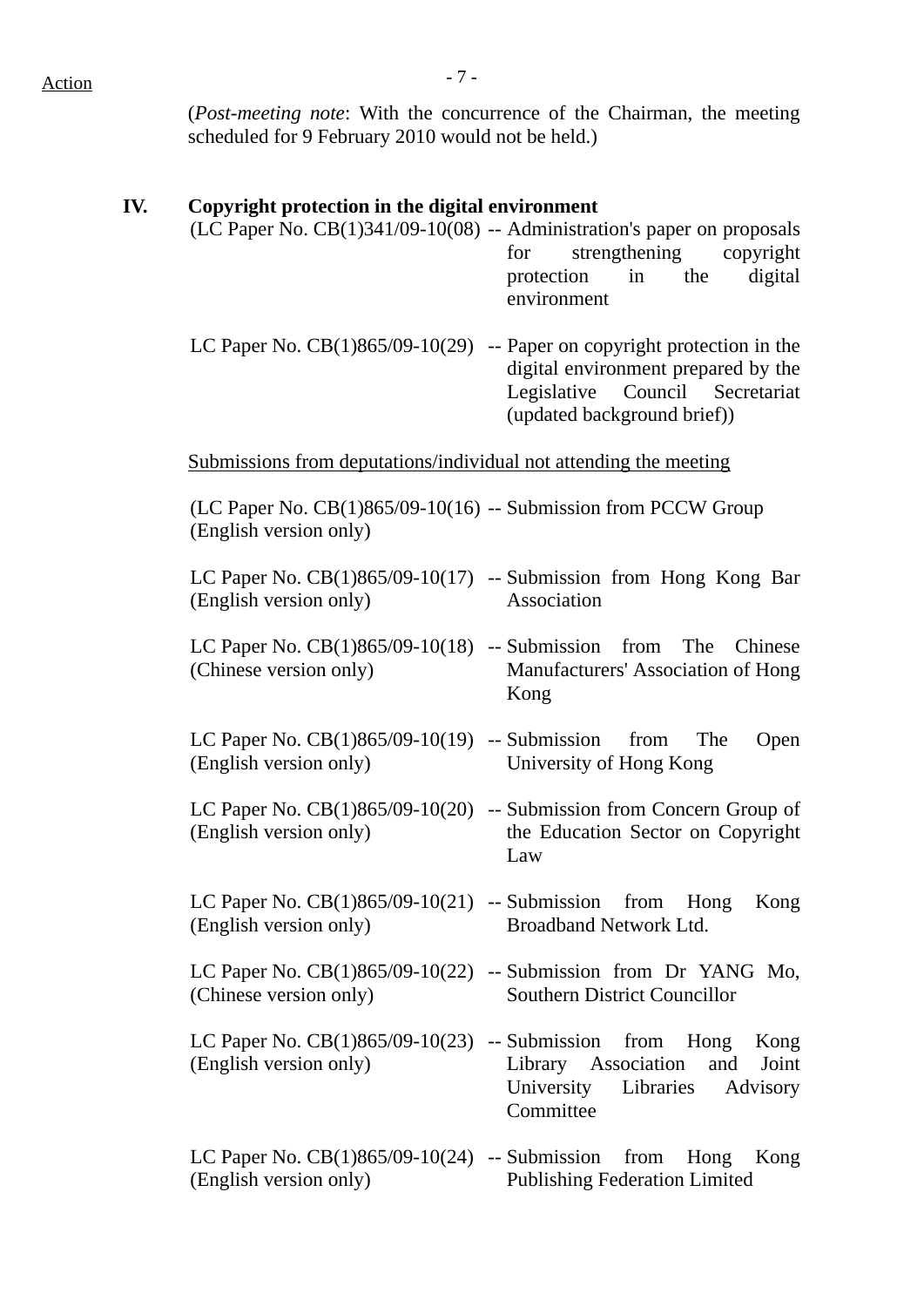| (English version only)                                                         | LC Paper No. $CB(1)865/09-10(26)$ -- Submission from Television<br><b>Broadcasts Limited</b>                      |
|--------------------------------------------------------------------------------|-------------------------------------------------------------------------------------------------------------------|
| (English version only)                                                         | LC Paper No. $CB(1)865/09-10(27)$ -- Submission from Mr Ramona<br><b>CHEUNG</b>                                   |
| (English version only)                                                         | LC Paper No. $CB(1)865/09-10(28)$ -- Submission from Cable & Satellite<br><b>Broadcasting Association of Asia</b> |
| (English version only)                                                         | LC Paper No. $CB(1)865/09-10(07)$ -- Submission from News Corporation                                             |
| (English version only)                                                         | LC Paper No. $CB(1)883/09-10(02)$ -- Submission from Federation of<br>Hong Kong Industries                        |
| (Chinese version only)                                                         | LC Paper No. $CB(1)904/09-10(06)$ -- Submission from The Newspaper<br>Society of Hong Kong                        |
| LC Paper No. $CB(1)904/09-10(07)$ -- Submission from<br>(English version only) | Hong<br>Kong<br>Information<br>Technology<br>Federation)                                                          |

4. The Chairman welcomed representatives of the deputations to the meeting. He said that written submissions from deputations received before the meeting had been circulated to members and uploaded onto the Legislative Council (LegCo)'s website for public perusal. He requested the deputations to provide a written submission if they had not already done so, and also provide supplementary submissions, if any, to the Panel after the meeting. He reminded the deputations that when addressing the Panel at the meeting, they were not covered by the protection and immunity under the Legislative Council (Powers and Privileges) Ordinance (Cap. 382), and their written submissions were not covered by the said Ordinance.

Presentation by deputations

*Law Society of Hong Kong (LawSo)*   $(LC$  Paper No.  $CB(1)895/09-10(03)$  -- Submission (English version only))

5. Mr Henry WHEARE of the LawSo thanked the Administration for its efforts in drawing up the package of refined proposals aiming to strike a delicate balance between the rights of the copyright owners and the users. He said that legal certainty as to the liability in respect of copyright infringements in the digital environment was particularly essential to online service providers (OSPs). However, the current proposals failed to address this issue. The LawSo expressed disappointment at the reluctance of the Administration to introduce the "graduated response" system. The LawSo also expressed concern that Hong Kong had lagged far behind the global practices in terms of copyright protection.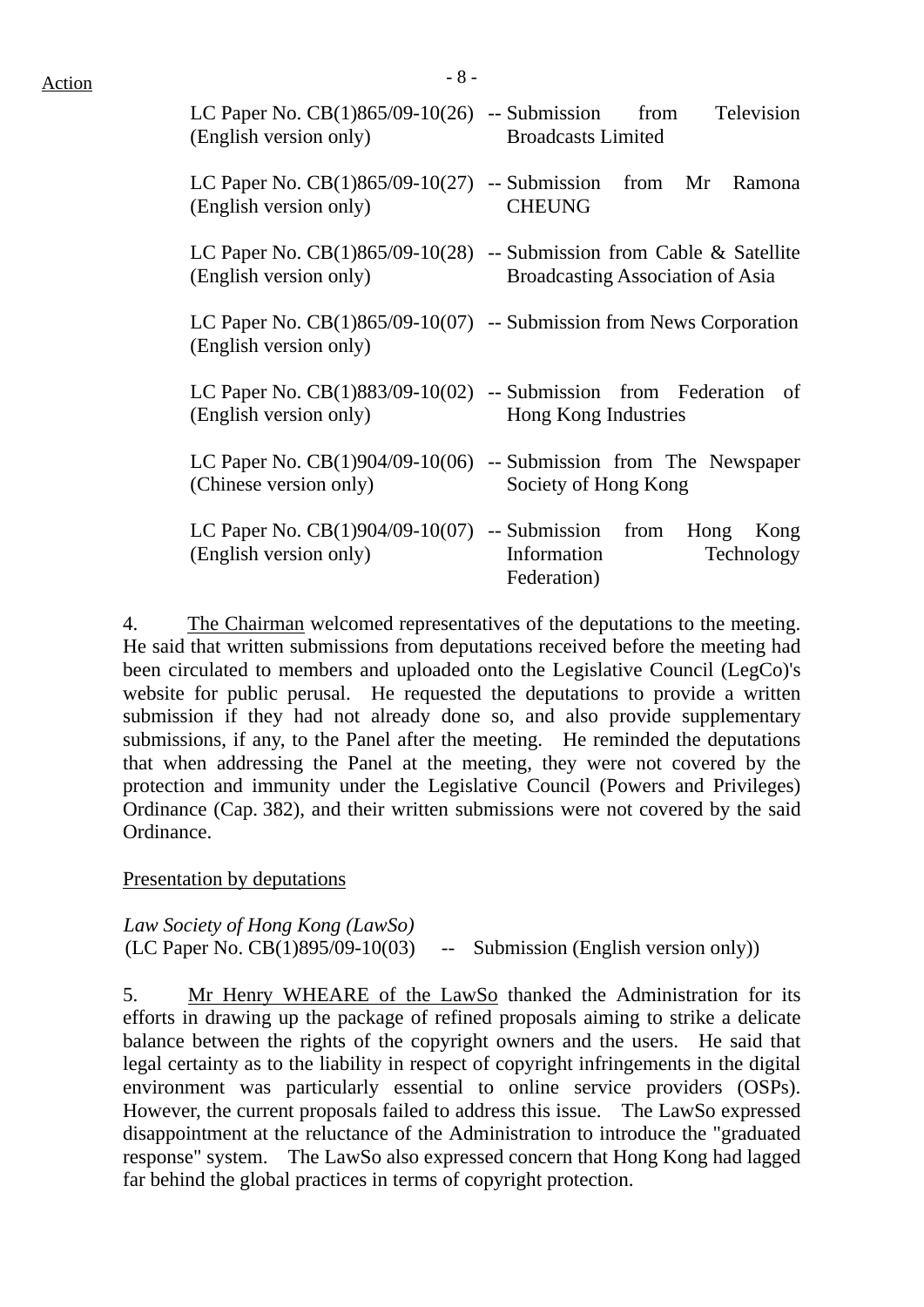# $Action$

*Entertainment Software Association (ESA)*   $(LC$  Paper No.  $CB(1)883/09-10(01)$  -- Submission (English version only))

6. Ms Monique WOO of the ESA highlighted that game piracy over peer-to-peer (P2P) network had become a very serious problem, especially in places like Hong Kong where broadband penetration was high. On the Administration's refined proposals, ESA supported recognizing copyright owners' right to communicate their works through any mode of electronic transmission, with criminal sanctions against infringement. ESA opined that the "Notice and Notice" and "Notice and Takedown" mechanisms failed to achieve effective deterrence against online infringing activities. ESA therefore urged the Administration to reconsider the introduction of a "graduated response" system combining educational elements and proper incentives, which would appear to be the most effective and efficient means of producing the intended change in consumer behavior. ESA also urged for the introduction of statutory damages for online infringements.

*Business Software Alliance (BSA)*   $(LC$  Paper No.  $CB(1)904/09-10(01)$  -- Submission (English version only))

7. Mrs Belinda LUI of the BSA suggested that a "graduated response" system should be tailored for use in Hong Kong in such a way that there would be an appropriate balance between deterring repeated online infringements and respecting the civil rights of Internet users. BSA considered that a "graduated response" system would be an effective educational tool in addition to its enforcement function. Whilst the "Notice and Takedown" system was not an effective tool to deter infringements over P2P networks, OSPs should be required to implement a "graduated response" mechanism that included warnings and sanctions, with appropriate safeguards for privacy and due process. BSA welcomed a statutory limitation of liability scheme underpinned by a voluntary code of practice for OSPs in combating online infringements.

*International Federation of the Phonographic Industry (Hong Kong Group) Limited (IFPI(HK))*   $(LC$  Paper No.  $CB(1)865/09-10(01)$  -- Submission (English version only))

8. Mr Ricky FUNG of the IFPI(HK) opined that the refined proposals were still insufficient for tackling online infringement. IFPI(HK) considered that the "graduated response" system should be provided to deal with online infringements. This could address the concern of high litigation costs arising from civil actions for copyright infringement. IFPI(HK) supported introducing a statutory regime which would limit the liability of OSPs for copyright infringement provided that they complied with certain prescribed conditions by way of "safe harbour" formulation in respect of combating online infringements on their service platforms. IFPI(HK) also objected to introducing a media shifting exception for any type of copyright materials.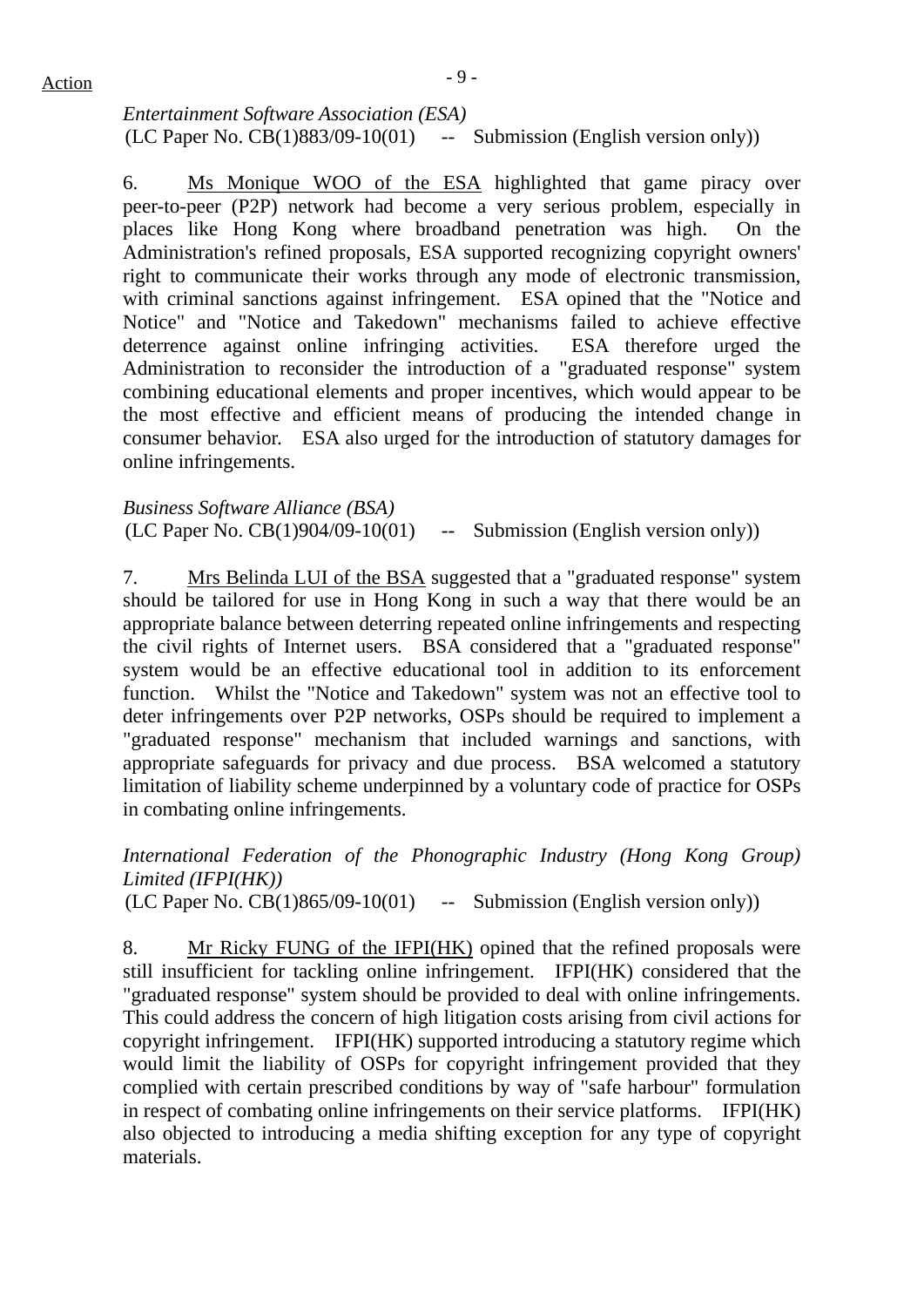*Motion Picture Association – International (MPA)*   $(LC$  Paper No.  $CB(1)865/09-10(02)$  -- Submission (English version only))

9. Mr Frank RITTMAN of MPA opined that in proposing to introduce a statutory limitation of liability regime for OSPs in dealing with online piracy, the Administration should first clarify with certainty that OSPs could be held liable under the law for authorizing infringing activities committed on their service platforms. MPA expressed disappointment towards the Administration's remark that it was not an opportune time to consider the introduction of the "graduated response" system which had been recognized internationally as the preferred solution that properly balanced competing interests.

*Savantas Policy Institute (SPI)*  (LC Paper No. CB(1)865/09-10(03) -- Updated submission (English version only))

*(tabled at the meeting and subsequently issued via e-mail on 20 January 2010)*

10. Mr Charles CHAN of the SPI opined that while copyright protection was fundamental to providing the incentive for fostering creative work, any legislation that curtailed the free flow of ideas and information should be carefully construed. In formulating the amendments to the copyright law, the Administration should consider whether the legislation would stimulate creativity and whether the exclusive rights granted would be detrimental to the public. Instead, the granting of such rights should confer a benefit on the public that outweighed the monopoly.

*Movie Producers and Distributors Association of Hong Kong Ltd (MPDA)*   $(LC$  Paper No.  $CB(1)895/09-10(04)$  -- Submission (Chinese version only))

11. Mr Tony SHU of MPDA opined that a "graduated response" system should be introduced to deal with online infringements. Clear statutory provisions on liabilities and damages should also be formulated to reduce the high litigation costs arising from civil actions for copyright infringements and enhance the efficiency of copyright enforcement as well as deter further online infringing activities.

*IFPI Asian Regional Office* 

(LC Paper Nos. CB(1)865/09-10(04) -- Submission (English version only)) and (05)

12. Ms LEONG May-seey of IFPI Asian Regional Office said that as the unauthorized use of sound recordings on the Internet had caused grave prejudice to the interests of copyright owners, there was an urgent need for an adequate and effective legal framework for copyright protection of online content in Hong Kong. IFPI Asian Regional Office considered that the potential liability of OSPs for copyright infringements occurring on their service platforms in certain circumstances should be clearly established under the law. Any limitations on the liability of OSPs for online infringement should be restricted to monetary relief only. IFPI Asian Regional Office urged for the urgent introduction of a "graduated response" system with effective sanctions against repeat infringers.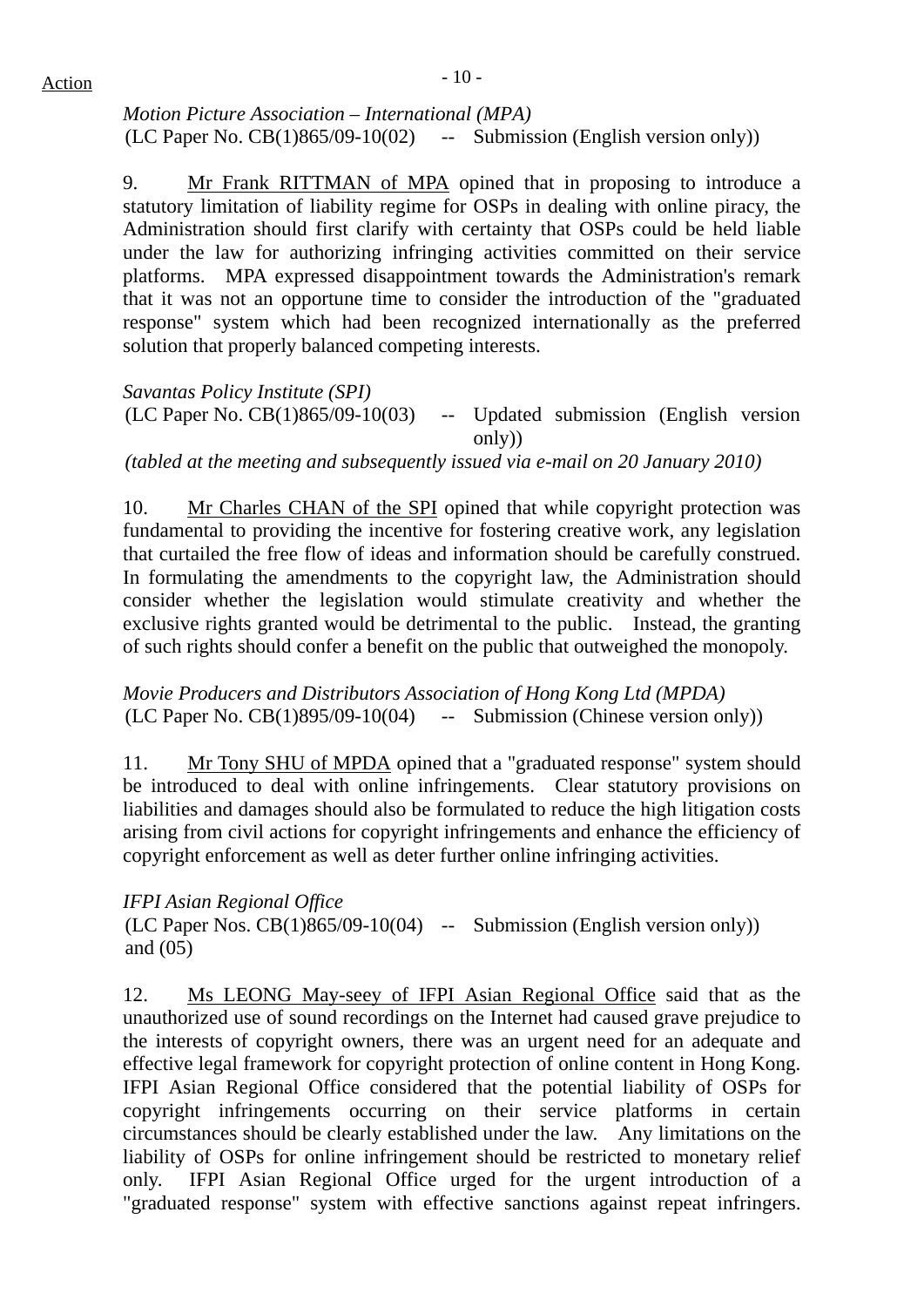Reference should be made to the successful example of South Korea where the music industry had grown by about 20% as compared to 2008 following the introduction of the relevant system in April 2009.

*Internet Society Hong Kong (ISHK)*   $(LC$  Paper No.  $CB(1)904/09-10(02)$  -- Joint submission from Internet Society Hong Kong and Hong Kong Internet Service Providers Association (HKISPA) (Chinese version only))

13. Mr Charles MOK representing the ISHK and HKISPA opined that copyrights should be protected, while maintaining a balance of the interests of the users and the OSPs. ISHK and HKISPA welcomed the Government's approach in making the copyright law technology neutral. However, care should be taken in defining the circumstances leading to criminal sanctions against infringement as users might refrain from using copyright works for fear of inadvertent breaches. ISHK and HKISPA were of the view that criminal sanctions against copyright infringement should not be taken at the expense of the freedom of expression. They urged the Administration to clearly define the legal liability pertaining to the use of copyright works for the purposes of creativity and commentary. ISHK and HKISPA concurred with the Administration that time was not ripe for a "graduated response" system, and favoured implementation of the "Notice and Notice" and "Notice and Takedown" systems under the Code of Practice. They also suggested expanding the scope of the media shifting exception in future to safeguard the users' right to the fair use of copyright works.

*The Hong Kong Chamber of Small and Medium Business Ltd. (HKCSMB)*   $(LC$  Paper No.  $CB(1)904/09-10(03)$  -- Submission (English version only))

14. Mr Kenneth CHOY of HKCSMB expressed concern about the ambiguity of the terms "initiate" and "affect prejudicially" in the refined proposal regarding criminal sanctions against infringement. HKCSMB also expressed concern that it might provide opportunities for abuse against legitimate users seeking reasonable and limited use of copyright works. To strike a balance between the needs of users and the rights of copyright holders, HKCSMB suggested that the exceptions and defences for civil and criminal copyright infringement be strengthened to facilitate dissemination of information required for stimulating creativity and innovation. HKCSMB further suggested expanding the scope of "fair dealing" to cover limited and reasonable use of copyrighted works for analysis, comparison, and research, even in a commercial context. HKCSMB also supported that the Administration should introduce a media shifting exception for sound recordings and urged that the exception be extended to publications.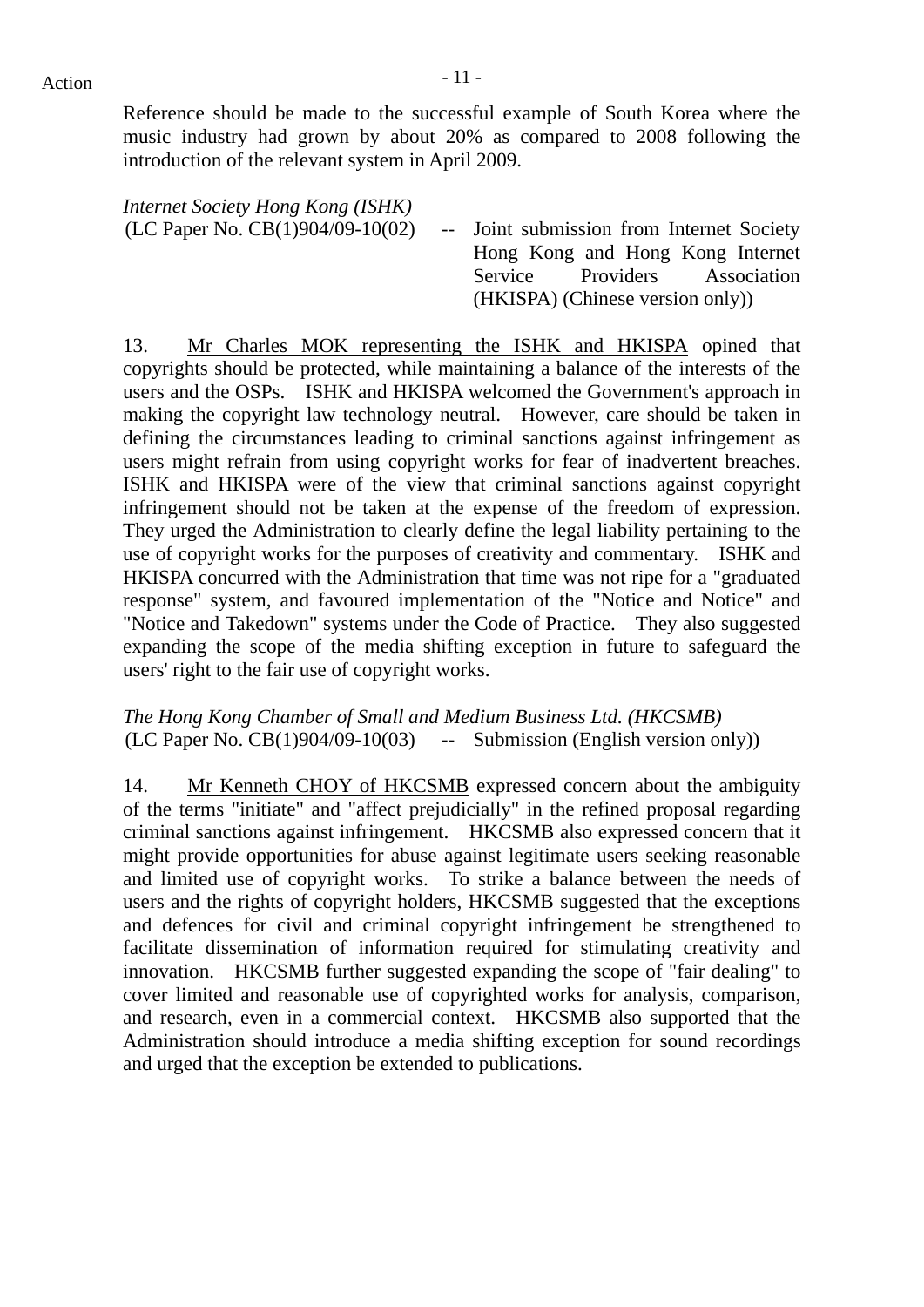*Hong Kong Institute of Professional Photographers (HKIPP)*  (LC Paper No. CB(1)865/09-10(06) -- Submission)

15. Mr Oswald CHEUNG of HKIPP expressed disappointment that copyright protection for photographic works had been left out in the refined proposals. HKIPP considered that protection for the copyright of photographic works should be included in the provisions.

*Consumer Council*  (LC Paper No. CB(1)904/09-10(04) -- Submission (English version only))

16. Mr Simon CHUI of the Consumer Council expressed concern about the proposed expansion of criminal sanction by making the copyright law technology neutral in non-business context for fear that the timely dissemination of information, freedom of speech and creativity might be compromised by excessive criminal sanction. The meaning of "affect prejudicially" being an element of the proposed offence, might be too broad in scope and not necessarily restricted to economic prejudice, thus having a chilling effect on information sharing and exchange activities. Pointing out the risk of overprotection of the copyright owners' interests, the Consumer Council also warned against the excessive limitation of the liability of the OSPs for copyright infringements. The Consumer Council considered the proposed media shifting exception that was confined to sound recordings too narrow, and expressed reservation about the "Notice and Takedown" mechanism for fear of possible abuse arising from claimed infringements by copyright owners.

*The American Chamber of Commerce in Hong Kong (AmCham)*   $(LC$  Paper No.  $CB(1)895/09-10(05)$  -- Submission (English version only))

17. Dr Richard Vuylsteke of AmCham commended the Administration for its continued effort in addressing the issues relating to copyright protection in the digital environment. However, AmCham expressed disappointment that Hong Kong appeared to be lagging behind the global best practices. AmCham urged the Administration to adopt tools widely acknowledged to provide strong protection in the digital environment, particularly those for P2P networks. AmCham supported the Administration's proposal to provide for a statutory limitation of liability regime for OSPs. However, AmCham favoured the combination of "Notice and Takedown" and the "graduated response" systems which provided both a good mechanism to educate Internet users and a penalty system most effective in curtailing illegal behaviour.

# *Hong Kong and International Publishers' Alliance (HKIPA)*   $(LC$  Paper No.  $CB(1)865/09-10(08)$  -- Submission (English version only))

18. Mr LEE Wai-wing of HKIPA expressed support for the Administration's decision to make criminal sanctions applicable to those who initiated unauthorized communication of copyright works to the public in the course of a business conducted for profit, or where it was made to such an extent as to affect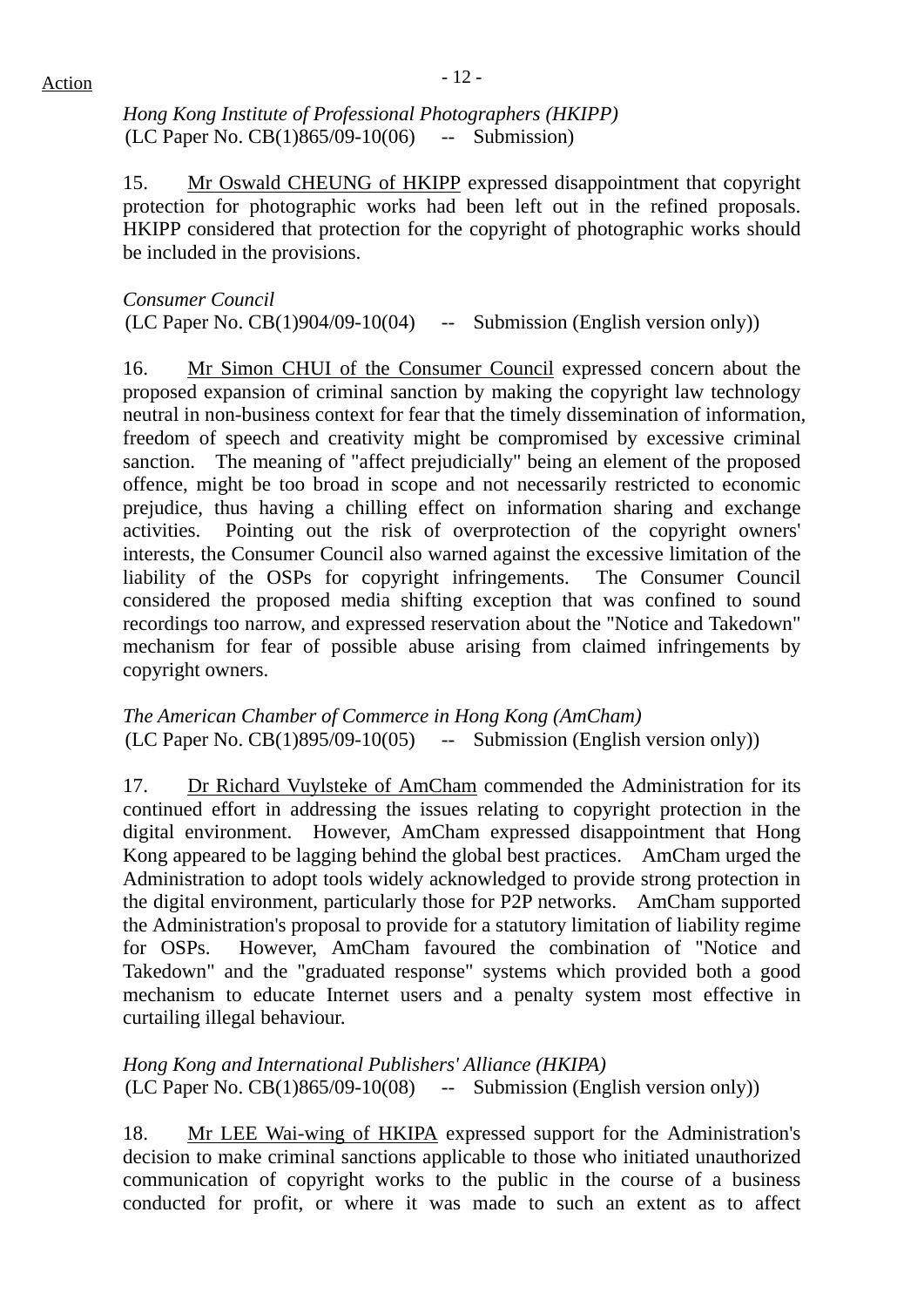prejudicially the copyright owners. HKIPA opined that while the Administration's proposal should be broad enough to cover all types of uploading of copyright materials, provisions for criminal liability for unauthorized downloading of copyright works for use in business was still lacking. HKIPA urged that the scope be expanded to cover piracy that was carried out in the course of any trade or business. HKIPA also expressed concern about the effect of the proposed statutory exception to copyright protection for temporary reproduction of copyright works by OSPs as it might prejudice the normal exploitation of copyright works by copyright owners and might be abused by users. HKIPA also urged that the media shifting exception should not be applicable to sound recordings of literary works.

*Anglo-Chinese Textbook Publishers Organization (ACTPO) and Hong Kong Educational Publishers Association (HKEPA)*   $(LC$  Paper No.  $CB(1)865/09-10(09)$  -- Submission (English version only))

19. Ms WAN Suk-yu representing ACTPO and HKEPA shared the view of HKIPA and opined that the copyright law in Hong Kong had lagged behind global practices and was badly in need of overhaul. To keep abreast with the rapidly changing digital environment and to encourage creativity, ACTPO and HKEPA urged the Administration to impose criminal sanctions against those who, in the course of business or trade, infringed the copyright of digital publications and original databases. They also urged for the introduction of statutory damages to provide greater deterrence.

*Hong Kong Reprographic Rights Licensing Society (HKRRLS)*   $(LC$  Paper No.  $CB(1)865/09-10(10)$  -- Submission (English version only))

20. Ms Dillys YU of the HKRRLS shared the views of HKIPA, and opined that the Administration's proposal purported to provide OSPs with safe harbour against copyright liability without clearly stating what liability they would be subject to if they failed to meet the prescribed conditions. On the proposed statutory regime, HKRRLS was of the view that any safe harbours should apply only to monetary remedies rather than liabilities for secondary infringement. The possibility of a judicial trial against activities that facilitate infringement should remain, even for OSPs who could demonstrate their entitlement under the safe harbor provisions. A statutory "graduated response" system should be introduced to impose liability on the OSPs so as to provide incentives for them to cooperate in preventing massive infringement. HKRRLS also expressed disappointment at the Administration's reluctance to introduce any infringer identity disclosure mechanism that was not subject to scrutiny by the Court.

*Hong Kong Small & Medium Enterprises Association (HKSMEA)*  (LC Paper No. 966/09-10(03) -- Submission (Chinese version only) *(tabled at the meeting and subsequently issued via e-mail on 20 January 2010)*

21. Mr Wilson SHEA of HKSMEA expressed full support for the Administration's proposal for further copyright protection in the digital environment. HKSMEA urged that the proposed legislation should require clear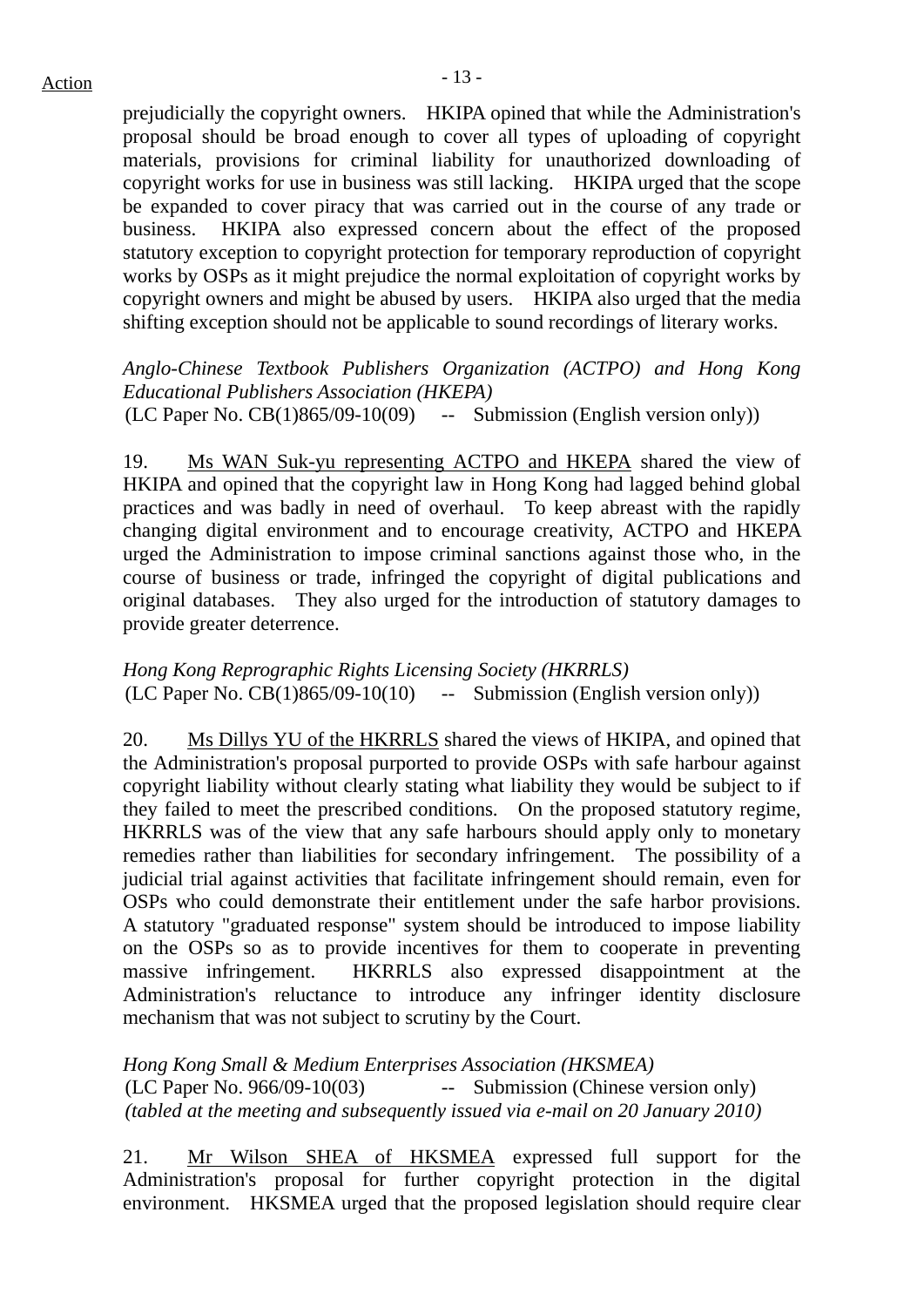identification of copyright works of which prior consent from the copyright owners on its use must be obtained. HKSMEA also urged for the stepping up of education and promotion on the legislation to avoid inadvertent infringement by SMEs.

#### *The Lion Rock Institute (LRI)*

22. Mr Andrew SUEN of LRI opined that the proposed legislation would not be able to offer much protection against online copyright infringement. LRI urged the Administration to shelve the legislative plan. Noting the innovative ideas driving the success of the Youtube and the computer games industry, LRI expressed opposition towards the proposed criminal sanctions which would stifle creativity. LRI favoured the channel of civil litigation in resolving conflicts relating to copyright infringement.

## *Hong Kong Video Development Foundation Ltd (HKVDF)*   $(LC$  Paper No.  $CB(1)865/09-10(11)$  -- Submission (English version only))

23. Miss Clera CHU of HKVDF pointed out that the problem of online piracy activities was very serious in Hong Kong. The prohibitive cost of copyright enforcement against online infringers warranted new laws and remedies. HKVDF was dissatisfied that the OSPs had passed on the cost to the copyright owners.

#### *HUCOM Task Force on Copyright in Education*   $(LC$  Paper No.  $CB(1)865/09-10(12)$  -- Submission (English version only))

24. Mr P K CHIU of the HUCOM Task Force welcomed the Government's commitment in maintaining the efficacy of a robust copyright protection regime in the digital era. The HUCOM Task Force opined that as the Administration was striving to refine the proposals for strengthening copyright protection in the digital environment with the goal of sustaining further development of creative industries in Hong Kong, equal emphasis should also be placed on the free flow of information which was also vital for creative development. The HUCOM Task Force also expressed concern about the possible adverse consequences arising from the suggested enhanced copyright protection measures. With a view to facilitating teaching and learning in the digital era, it was imperative for the Administration to safeguard the fair use of copyright works for the education sector.

#### *Time Warner Inc*

 $(LC$  Paper No.  $CB(1)865/09-10(13)$  -- Submission (English version only))

25. Mr Alvin LEE of Time Warner Inc opined that Hong Kong's copyright law had not kept pace with the information age. Policies that ensured effective copyright protection in the digital environment were necessary for the creative industry in Hong Kong so as to maintain its competitiveness in the region. Time Warner Inc therefore urged the Administration to adopt suitable liability regime for OSPs and effective statutory damages as well as a "graduated response" system to deal with online piracy.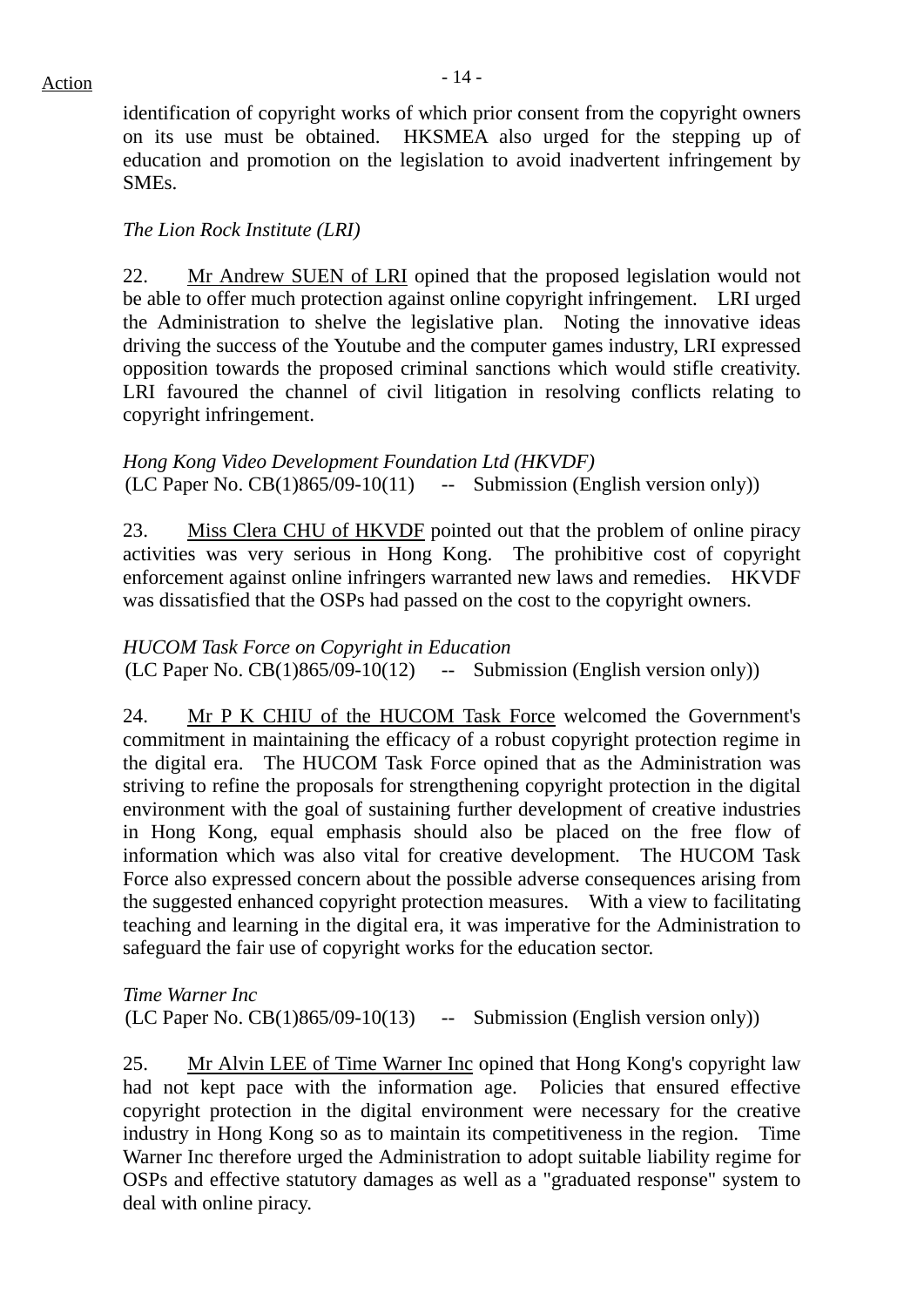*Warner Bros. (F.E.) Inc*  (LC Paper No. 966/09-10(04) -- Submission (English version only)

26. Mr Sean MOK of Warner Bros. (F.E.) Inc urged the Administration to be more decisive in making legislative amendments that would give adequate protection to the industry as new means of online copyright infringements were constantly emerging. Warner Bros. (F.E.) Inc was disappointed that the Administration had not included a "graduated response" system in its refined proposals, and expressed concern that this would weaken the proposed Code of Practice as a tool for education and enforcement.

*Hong Kong Motion Picture Industry Association Ltd. (MPIA)*   $(LC$  Paper No.  $CB(1)865/09-10(14)$  -- Submission (Chinese version only))

27. Mr Brian CHUNG of MPIA expressed support for the Administration's refined proposals, and the "Notice and Takedown" system in particular, which would provide an alternative remedy to the costly litigation arising from civil liability for copyright infringement. MPIA expressed objection to introducing a media shifting exception for sound recordings and considered such an activity a form of copyright infringement.

*Yahoo Asia Holdings Limited (Yahoo)*   $(LC$  Paper No.  $CB(1)865/09-10(15)$  -- Joint submission from Yahoo, eBay, Google and Nokia (English version only))

28. Mr Patrick CHU of Yahoo said that it was incumbent upon the Government to formulate a fair and balanced copyright protection regime that took into due consideration the needs and concerns of the general public and consumers, copyright holders and OSPs. Yahoo supported the introduction of the statutory limitation of liability which would provide legal incentive for OSPs to cooperate in combating online piracy. Regarding the scope of criminal sanctions against infringement, Yahoo requested clearer definitions of the terms used, such as "initiate", in the refined proposals.

# *International Federation Against Copyright Theft (Greater China) Ltd (IFACT-GC)*   $(LC$  Paper No.  $CB(1)865/09-10(25)$  -- Submission (English version only))

29. Mr Sam HO of IFACT-GC expressed support for the Administration's refined proposals in general, but opined that the proposals fell short of the best practices in copyright protection. IFACT-GC proposed that OSPs be held liable under the law for authorizing infringing activities committed on their service platforms. IFACT-GC also expressed disappointment at the reluctance of the Administration to introduce a "graduated response" system, and urged the Administration to reconsider its proposal.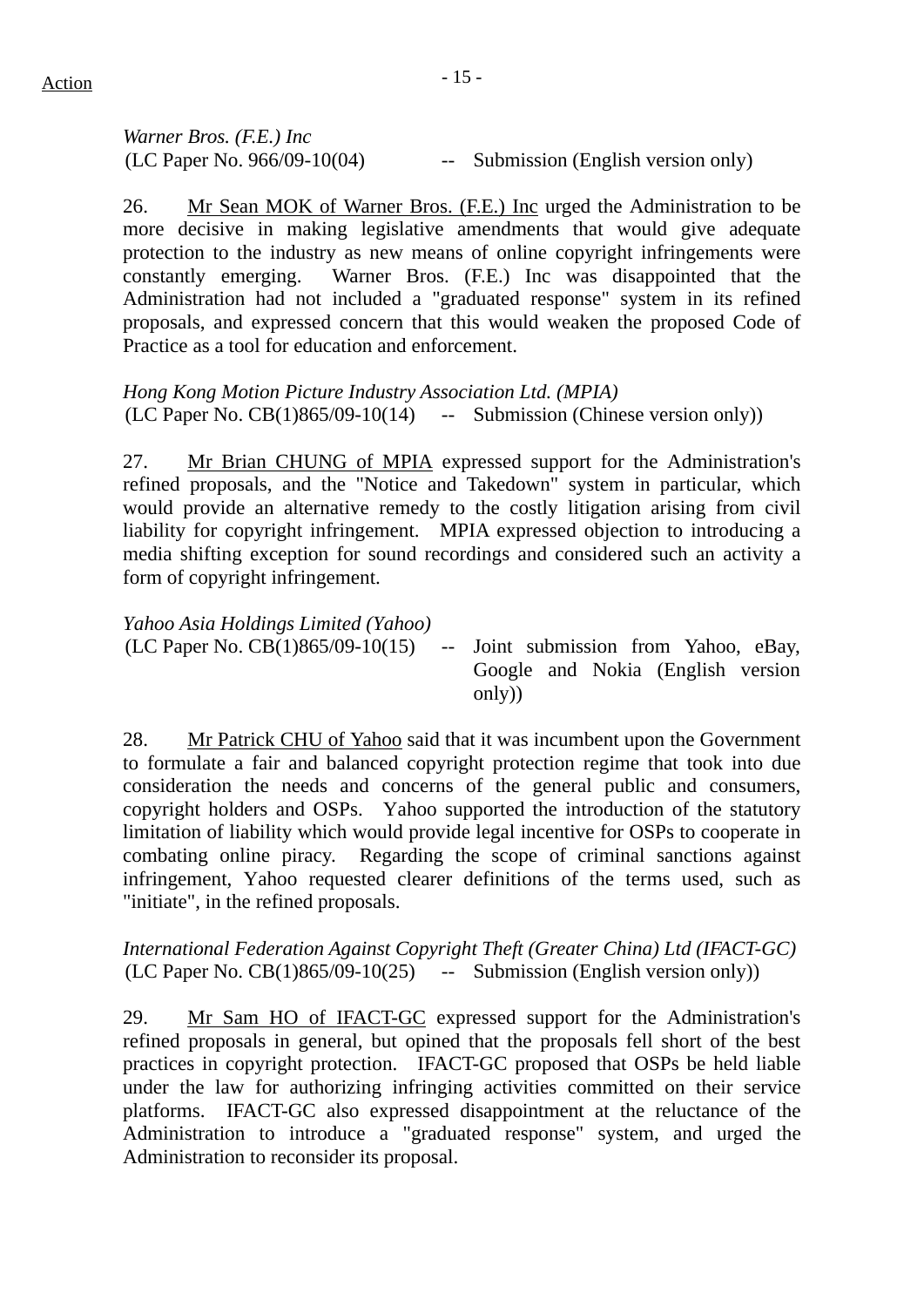*Hong Kong Comics and Animation Federation (HKCAF)*   $(LC$  Paper No.  $CB(1)904/09-10(05)$  -- Submission (Chinese version only))

30. Mr Thomas TANG of HKCAF considered that the Administration should address the copyright infringement problem at source. Currently, many infringing copies of comics and animation movies were available for online viewing at Mainland websites using the streaming technology. This phenomenon had devastated the local comics and animation industry and threatened its survival. HKCAF called on the Administration to relay the problem to the Mainland authorities and urge them to step up copyright enforcement. HKCAF also suggested that education and promotion be stepped up to reinforce copyright awareness in the young generation.

*Internet Professional Association (IProA)*  (LC Paper No. 966/09-10(05) -- Submission (Chinese version only)

31. Mr Ringo LAM of IProA welcomed the Administration's approach in making copyright law technology neutral. IProA opined that criminal liability should be clearly stated in the proposed legislation to avoid inadvertent infringements. IProA called on the Administration to consider the adoption of a "Creative Commons" licensing system. IProA also supported the proposal regarding a media shifting exception for sound recordings.

#### Presentation by the Administration

32. Secretary for Commerce and Economic Development (SCED) noted that the vast majority of the deputations were in favour of the Administration's proposal to strengthen copyright protection in the digital environment. She said that the dissenting views raised by individual deputations would be taken into consideration. With the fast pace of development of the digital era, it was necessary for the Administration to review the current regulatory regime to ensure it remained adequate and appropriate in present-day circumstances. The Administration would strive to strike a balance between the interests of the various stakeholders, between protecting privacy and the free flow of information, whilst providing an environment conducive to the development of Hong Kong as an international Internet service hub. As regards the "graduated response" system, she said that the implementation of the system was clouded by debates over its implications on civil rights and liberties, even in jurisdictions where legislation introducing the system had been passed. The Administration believed that it was not an opportune time to consider introducing such a system, especially when its implications were yet to be fully tested in overseas jurisdictions. Regarding the views on extending the proposed media shifting exception for sound recordings to other types of works, SCED said that the matter should be carefully considered in the light of the practices in other overseas jurisdictions. She said that the "Creative Commons" system provided a form of easy licensing and was in line with the existing copyright laws. The Administration would welcome further rational discussions with the relevant stakeholders.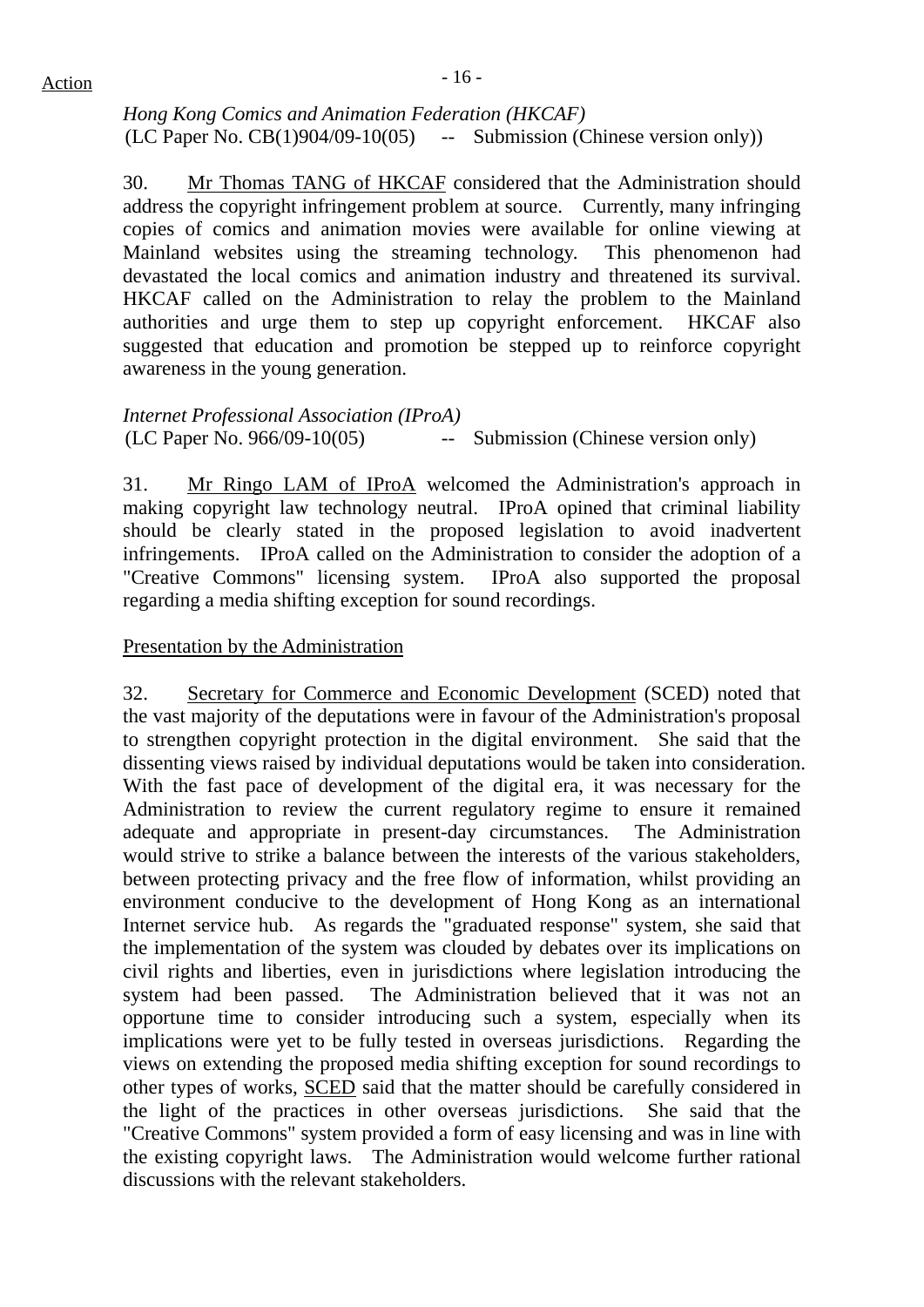#### Discussion

#### *Balance of interests*

33. In response to Mrs Regina Ip's enquiry, Mr Charles CHAN of the SPI advised that the intellectual property right (IPR) problems faced by the local industry players were similar to those faced by their international counterparts. One major problem was the need to strike a balance between providing the industry with incentives to create whilst ensuring the users' rights to use copyrighted materials for the purpose of creativity and innovation.

## *Public engagement*

34. Dr Samson TAM enquired whether the Administration had plans to further engage the relevant stakeholders, especially the users and the young generation to discuss the refined proposals. In response, SCED advised that the Administration welcomed opinions from the stakeholders and would continue to engage them through various channels such as this Panel meeting and the Tripartite Forum. She further advised that the experience of the overseas countries in adopting similar copyright protection regimes would definitely be taken into account.

35. Principal Assistant Secretary for Commerce and Economic Development (Commerce and Industry) supplemented that a Tripartite Forum meeting had been scheduled for February 2010 to further engage the stakeholders on the Government's package of refined proposals. The Administration was still receiving submissions on its website and would continue to organize various public forums to engage the copyright users and owners. It also monitored relevant comments made by internet users at various internet fora.

## *Legislative timetable*

36. Noting that Hong Kong was lagging behind in copyright protection legislation, Dr Samson TAM enquired about the timetable for the legislative amendments. He opined that Hong Kong should make reference to the copyright protection regimes in other overseas jurisdictions including the "Asian Four Dragons".

37. SCED maintained that thorough consultation with the stakeholders was vital for a subject that involved a delicate balance between the interests of copyright owners, users and OSPs. She advised that the Administration's objective was to introduce the Amendment Bill into the Legislative Council in the second half of 2010.

## *Co-operation with the Mainland*

38. Noting the rampant copyright infringement activities occurring in the comics and animations market in the Mainland, the Deputy Chairman enquired about the measures taken in collaboration with the Mainland authorities against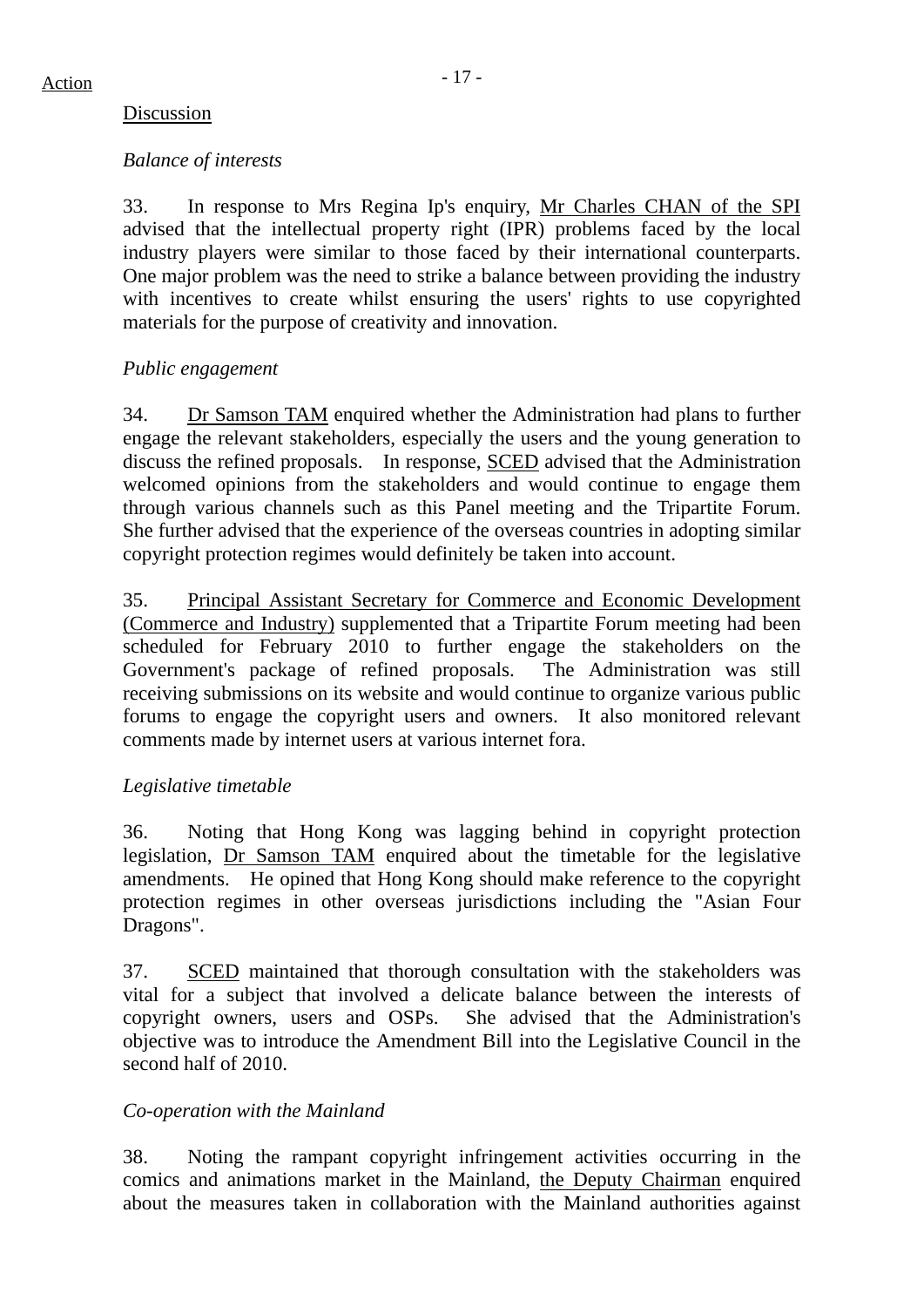such activities.

39. SCED responded that under the "One Country, Two Systems" principle, the Hong Kong Special Administrative Region Government was an individual signatory to the World Trade Organization (WTO), and abided by the WTO rules governing the protection of IPR. She assured members that the Administration would continue to reflect the views and concerns expressed by the local stakeholders to the Mainland authorities, and collaborate with them for information sharing and intelligence exchanges.

#### *Summing up*

40. Summing up the discussion, the Chairman thanked the deputations for attending the meeting to present their views and concerns. He called on the Administration to strike a reasonable balance between the interests of the copyright holders and the users before finalizing the legislative proposals.

| V. | <b>Promotion of inward investment</b><br>$(LC$ Paper No. $CB(1)865/09-10(30)$ -- Administration's | paper<br>on<br>promotion of inward investment                                                                                   |
|----|---------------------------------------------------------------------------------------------------|---------------------------------------------------------------------------------------------------------------------------------|
|    | LC Paper No. $CB(1)865/09-10(31)$                                                                 | -- Paper on promotion of inward<br>investment prepared by the<br>Legislative Council Secretariat<br>(updated background brief)) |

## Presentation by the Administration

41. At the Chairman's invitation, Permanent Secretary for Commerce and Economic Development (Commerce, Industry and Tourism) (PSCIT) and Director-General of Investment Promotion (DGIP) briefed members on the work of Invest Hong Kong (InvestHK) in 2009 and the way forward for 2010, as set out in the Administration's paper (LC Paper No. CB(1)865/09-10(30)).

## Discussion

## *Projects completed*

42. Noting that InvestHK had achieved a record result of completing 265 investment projects in 2009 which had been a very challenging year, Dr LAM Tai-fai considered the 2010 target of completing 270 projects against the background of anticipated global recovery to be too conservative. He enquired about the number of companies setting up headquarters in Hong Kong out of the total number of projects completed in 2009, and the achievements in promotion work in Taiwan in 2009, as well as the breakdown by region of the target of completed projects in 2010, namely in the Mainland, Taiwan and the emerging markets.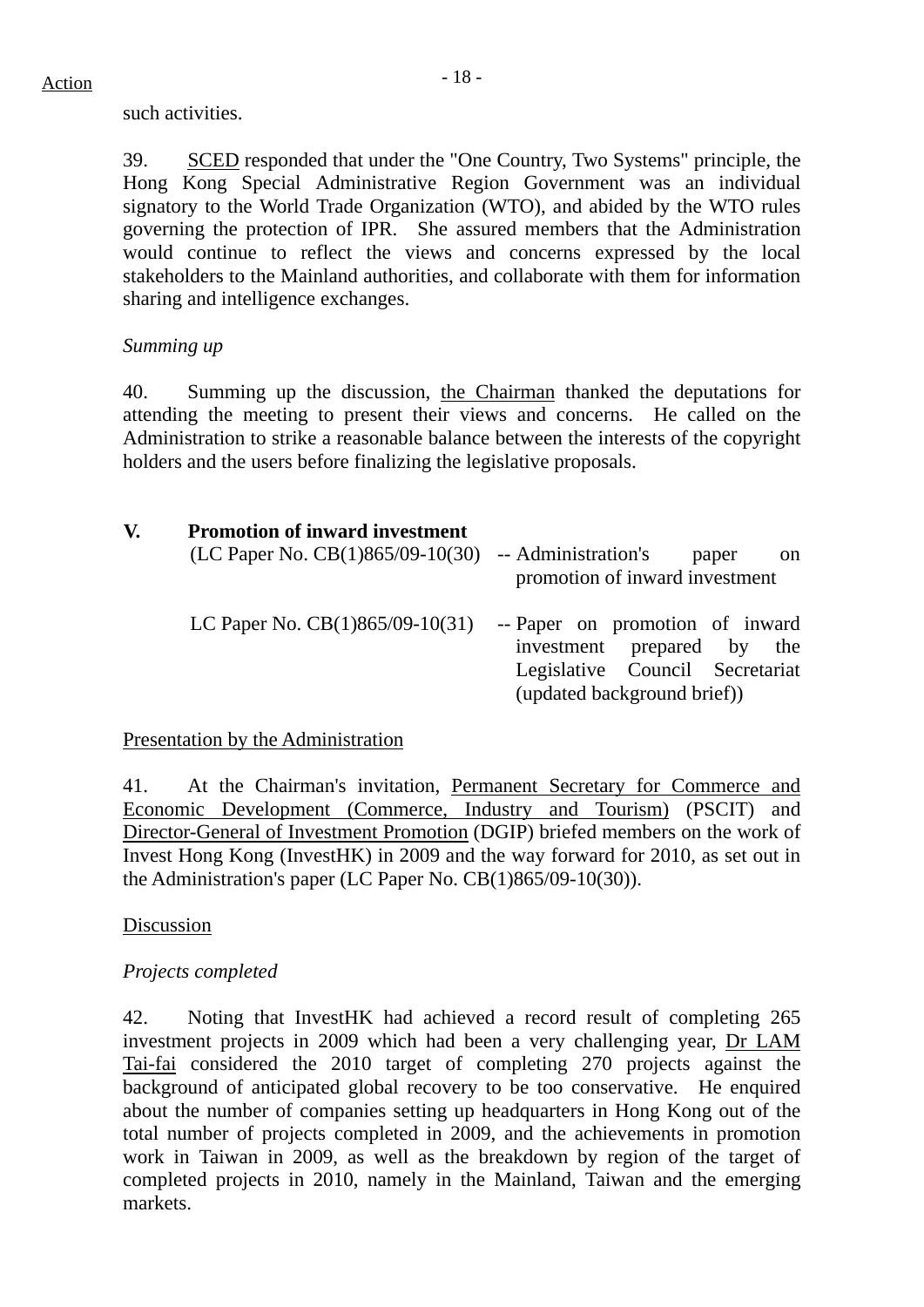43. In response, PSCIT advised that with a manpower establishment of about 100 staff, the Administration considered it prudent to set a conservative target for InvestHK in 2010. She further explained that a long lead time spanning up to 36 months was normally required for the completion of a project. Taiwan had been a key target market for InvestHK in the past two years. In fact, InvestHK launched a major marketing campaign in Taiwan in October 2009, which included direct mailing, telemarketing and holding seminars to promote the investment environment of Hong Kong to the Taiwan business community. In 2010, InvestHK would continue to strengthen its aftercare support services to companies already established in Hong Kong with a view to supporting these companies in retaining and expanding their investments.

44. DGIP supplemented that out of the 265 projects completed in 2009, 80% of the companies were new to Hong Kong and East Asia. For most of these companies, Hong Kong was the first stepping stone into the region. As a start, these companies tended to set up local offices rather than regional headquarters in Hong Kong, although these companies often had a regional focus. Most of these companies regarded Hong Kong as a secure platform to access the Mainland market and beyond. In 2009, less than 20% of the 265 offices established in Hong Kong could be considered as regional headquarters. Six companies had come from Taiwan to set up offices in Hong Kong.

#### *Competitive strategies*

45. Mrs Regina IP and Mr Albert CHAN said that the figures provided in the Administration's paper were global figures without details such as the countries of origin and the sectoral breakdown by nature of the business concerned, and whether the companies intended to invest in Hong Kong on a long term basis. While agreeing that Taiwan should be a key target market, Mrs Regina IP enquired whether the focus had been placed on attracting businesses in the six key industries, especially the innovation and creative industries, as well as the high-value added industries such as biotechnology and vaccine manufacturing industries. She considered that Hong Kong should no longer rest on its laurels and that its traditional competitive advantages had been caught up gradually by its aggressive neighbouring competitors such as Singapore, Shanghai and Tianjin. She requested that the Administration should provide supplementary information on the comparative competitive strategies of Hong Kong.

46. PSCIT responded that in line with the findings of the consultancy study to review the strategy for inward investment promotion, most of the targeted companies were engaged in the service industries, including business and professional services, financial services, information and communications, creative and innovation and technology, which consisted of high value-added industries. This was also aligned with the Government's policy direction to develop the six new growth industries (namely education, medical, testing and certification, environmental, innovation and technology and cultural and creative industries). Meanwhile, InvestHK would formulate its annual strategic plan in collaboration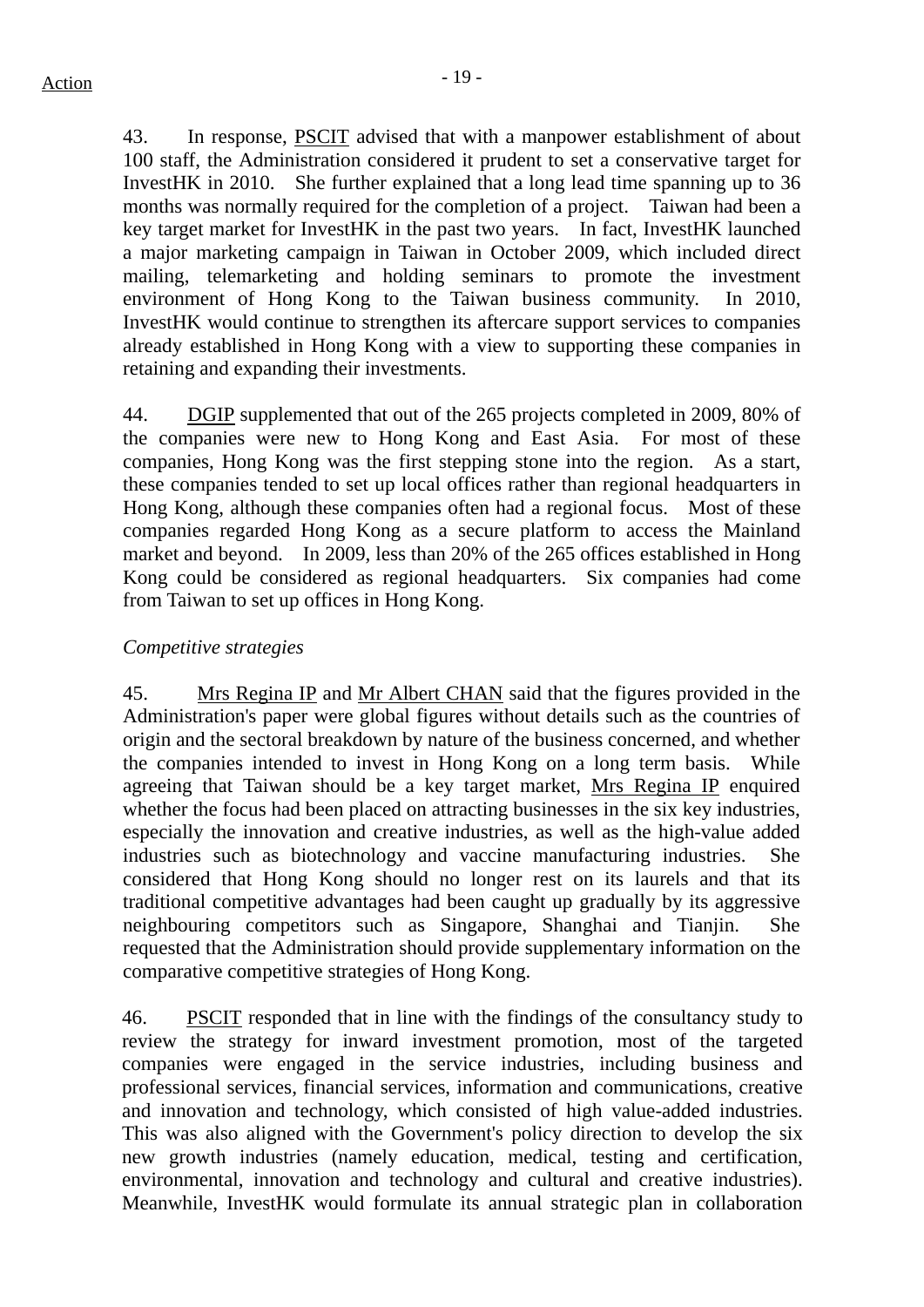$Action$ 

with the Investment Promotion Units (IPUs) under the Economic and Trade Offices (ETOs). Currently, InvestHK maintained IPUs in eleven of the ETOs and the Beijing Office. At Mrs Regina IP's request, the Administration undertook to provide supplementary information on the nature of businesses of the target companies concerned after the meeting. The Administration also undertook to conduct a study on the investment promotion strategies of Hong Kong's competitor(s), and would provide an information note to the Panel in this respect.

47. DGIP supplemented that InvestHK had been discussing with strategic companies, such as large pharmaceutical companies and biotechnology companies, to encourage them to invest in Hong Kong. It also worked closely with partners such as the Hong Kong Science Park in an endeavour to attract high-value investments into Hong Kong. However, attracting investment for a vaccine plant in Hong Kong as suggested by Mrs Ip might involve Government's intervention and providing incentives in specific areas in competition with other neighbouring countries in the region.

48. Dr LAM Tai-fai opined that InvestHK should focus on the companies which would bring in job opportunities and talents, and enhance Hong Kong's international status as well as economic and technological development. He enquired whether a target was set in 2009 for the amount of capital investment and employment opportunities brought about by the 265 projects in Hong Kong.

49. In response, PSCIT and Assistant Director-General of Investment Promotion advised that the total number of jobs created by these companies within the first year was 2711, whilst the number of jobs created/to be created within the first two year were over 6 000. Direct investment of some \$4.4 billion was involved. DGIP added that after setting up of their offices and staff recruitment in Hong Kong, these companies would be requested to indicate their amount of capital to be invested and the number of persons to be employed within the first two years of operation by way of a questionnaire. He said that apart from direct employment, there were tremendous indirect employment opportunities and economic benefits created by these companies.

50. Noting that InvestHK had managed to complete only 265 projects in 2009 with a total of over 20 ETOs established in the Mainland and overseas, Mr Albert CHAN queried the cost-effectiveness of the work of InvestHK. With the diminishing role of Hong Kong as the gateway to China, he enquired whether the Administration had revised the overall strategy to promote inward investment which would be in line with Hong Kong's current policy on economic development. He also suggested that the Administration should cooperate with overseas investment consultancies in promoting Hong Kong to overseas companies. Moreover, the Administration should provide policy incentives, such as concessions on tax or land premium, so as to encourage these companies to set up their operations in Hong Kong.

Admin

Admin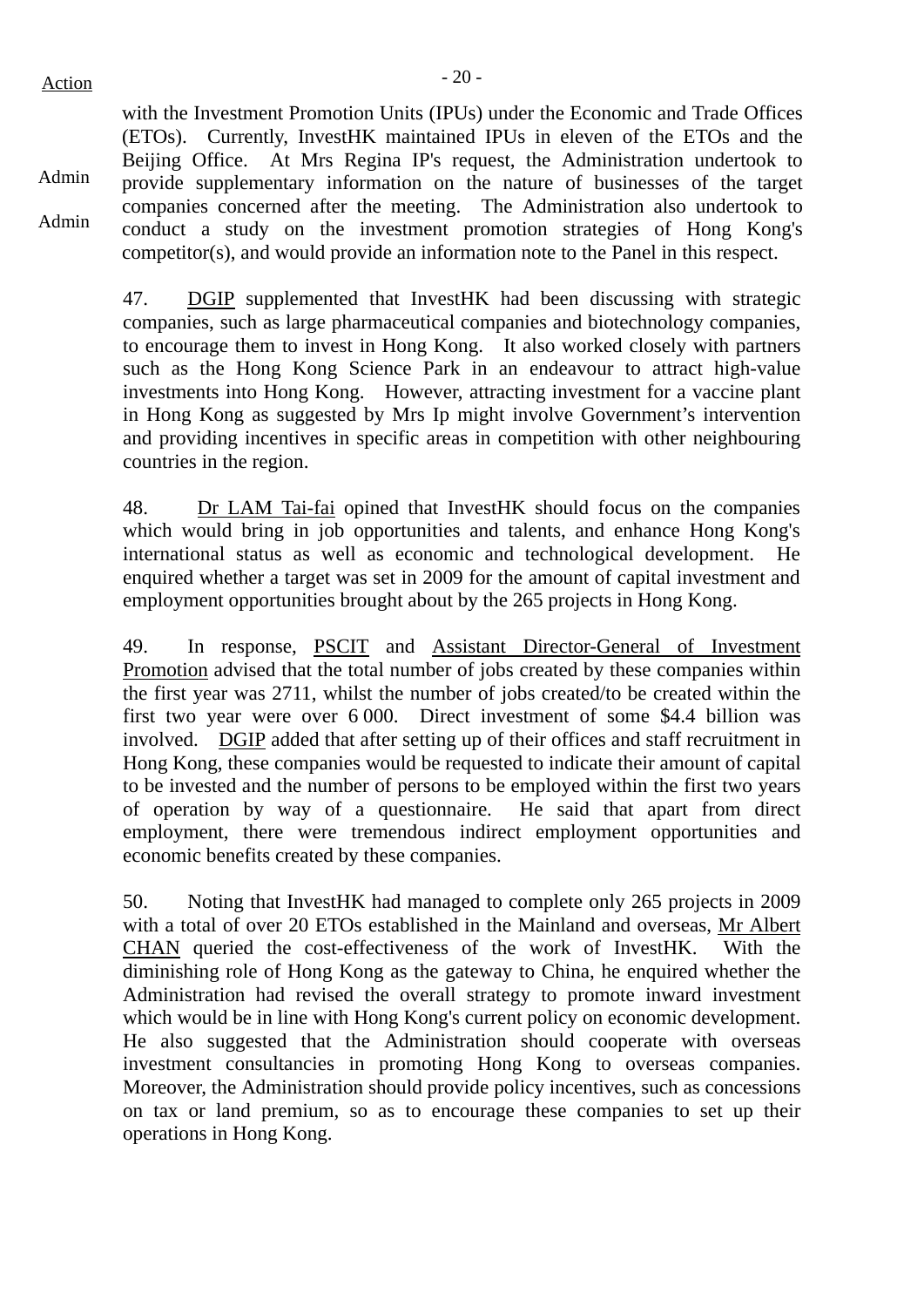51. In response, PSCIT advised that in 2010, InvestHK would restructure its target sectors into eight target sectors, namely creative industries, innovation and technology, business and professional services, information and communications technology, transport and industrial, tourism and hospitality, consumer products and financial services. These target sectors included service industries and the six new growth industries. Apart from the traditional markets like North America and Europe, InvestHK would continue to attach particular importance to markets such as the Mainland and Taiwan, and emerging markets such as India, the Middle East and Russia. In view that Hong Kong already had a low tax rate, it might not be possible to offer further tax incentives to the overseas businesses.

52. As regards the number of projects completed, PSCIT explained that the IPUs set up at the ETOs had a small permanent manpower establishment which had to be supplemented by local part-time staff. Apart from its geographical proximity to the Mainland and its sound financial and legal systems, Hong Kong had an added appeal to overseas businesses brought about by the Mainland and Hong Kong Closer Economic Partnership Arrangement (CEPA). Many of the companies had come to Hong Kong with a view to enjoying the benefits provided by CEPA.

53. DGIP supplemented that InvestHK would develop a strategy, a business plan and a target list for each of its eight priority sectors. Companies around the world in the targeted sector would be shortlisted. Staff of the overseas offices and overseas consultants on performance-related contracts would then engage in an outreach programme to promote Hong Kong to the shortlisted companies.

## *Role in helping Mainland companies*

54. Noting that most Mainland companies were already familiar with the developments in Hong Kong and had established their own local connection networks, Dr LAM Tai-fai expressed concern about the diminishing role and future positioning of InvestHK in assisting these companies to set up their operations in Hong Kong.

55. In response, PSCIT advised that although Mainland companies already had very good connection networks in Hong Kong, many still needed the support of InvestHK to use Hong Kong as a test market or platform to gain greater access to the international market. InvestHK could introduce them to partner organizations and other investment promotion agencies. Mainland companies making their first steps outside the Mainland often found Hong Kong a very different economy to do business. InvestHK could provide them with a great deal of support to help them through the process. In 2009, whilst overseas companies brought in by InvestHK tended to be high-growth companies that started smaller in Hong Kong, the Mainland companies brought in had put in quite a substantial presence and created more job opportunities for Hong Kong. In fact, one large Mainland company had been brought in to set up its manufacturing facilities in one of the industrial estates in Hong Kong. This would generate considerable employment opportunities over the next few years.